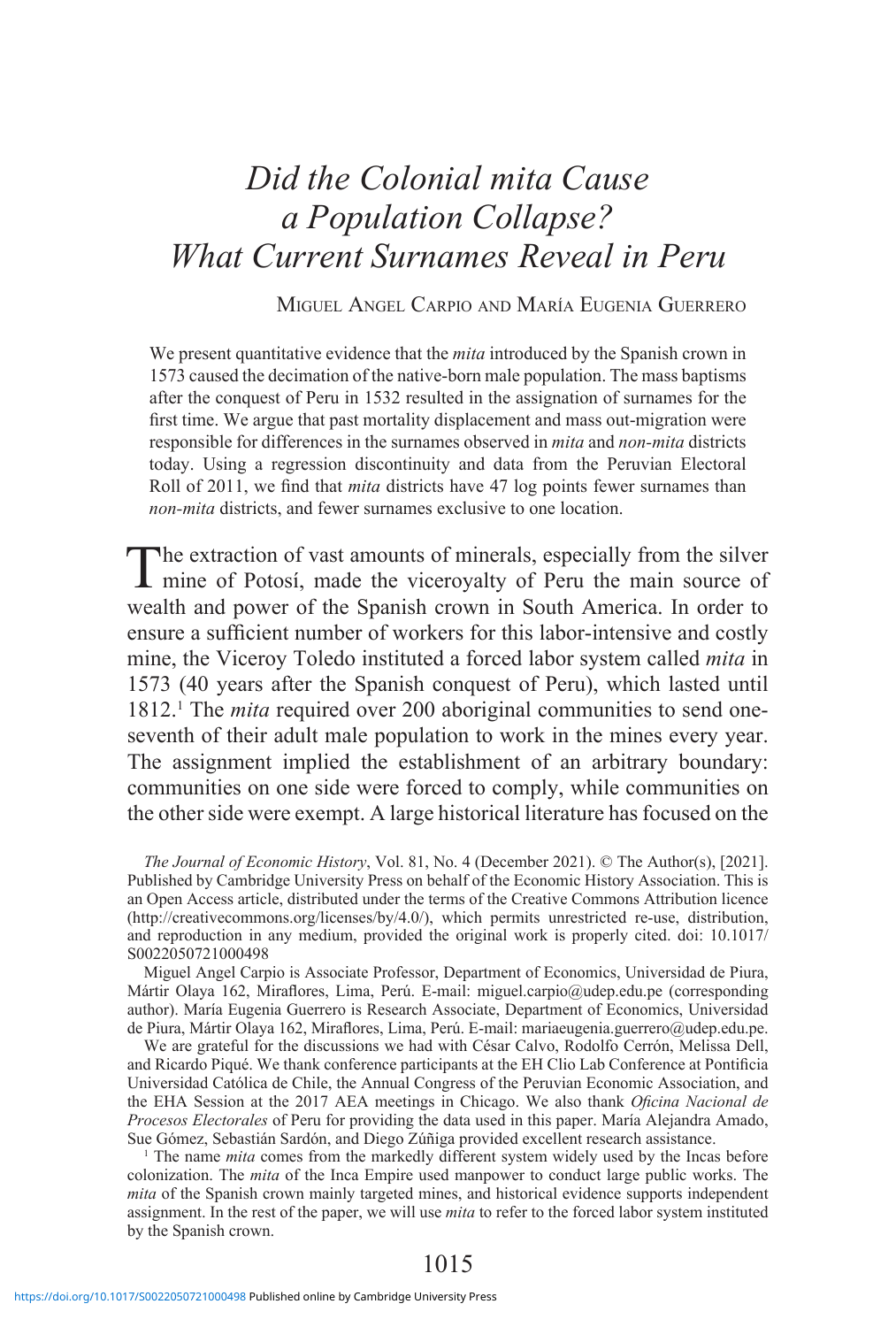*mita*; in particular, a rich qualitative literature reports that the *mita* caused a population collapse in the subjected area due to mortality displacement and mass migration (Guaman Poma de Ayala 1615; Lockhart 1982; Wightman 1990; Gil Montero 2013). On the one hand, it affected mortality due both to the dangerous conditions of the journeys and to the harsh working conditions in the mines; on the other hand, it created incentives for emigration since indigenous people could free themselves of *mita* obligations by not returning to the original community once their duty was fulfilled, or escape the obligations simply by leaving their location of residence.

This article presents quantitative evidence that the *mita* system resulted in an extreme reduction of the male population in communities subject to this regime as compared with exempt communities. In contrast to the extensive qualitative evidence mentioned previously, many historians have doubted the feasibility of examining the effect of *mita* on past populations quantitatively. The main reason for skepticism regarding such an attempt is that colonial population counts were fraudulent, making them largely unreliable. The underlying difficulty is that these counts were conducted by colonial officials with a strong incentive to hide their indigenous populations from the state in order to exploit this source of labor themselves. The incentives to engage in fraud were particularly high in the *mita* area due to the relatively small portion of the labor force dedicated to other economic activities. Many viceroys were aware of the problem but were unable to solve it. The fraudulence of the colonial population counts has been extensively documented (Kubler 1946; Sánchez-Albornoz 1978; Cook 2004).

Another challenge for determining whether *mita* led to depopulation is the passage of time; too many years have passed since its discontinuation in 1812 to use the current population as a guide. On the one hand, a difference in population size today between the *mita* and *non-mita* areas may indicate that this system caused a gap in past population size that has endured over time. However, it is also possible that, even if there had been no such gap, worse living conditions in the *mita* area may have generated lower fertility or higher mortality, which would explain the current difference. This scenario should be examined since compelling evidence suggests that the *mita* has lowered household consumption in the subjected area today (Dell 2010). On the other hand, an eventual lack of difference in current population size should not be taken as evidence that the *mita* did not affect past population: The economic history literature documents cases in which depopulation was followed by higher real wages and increased fertility, which ended up replenishing the population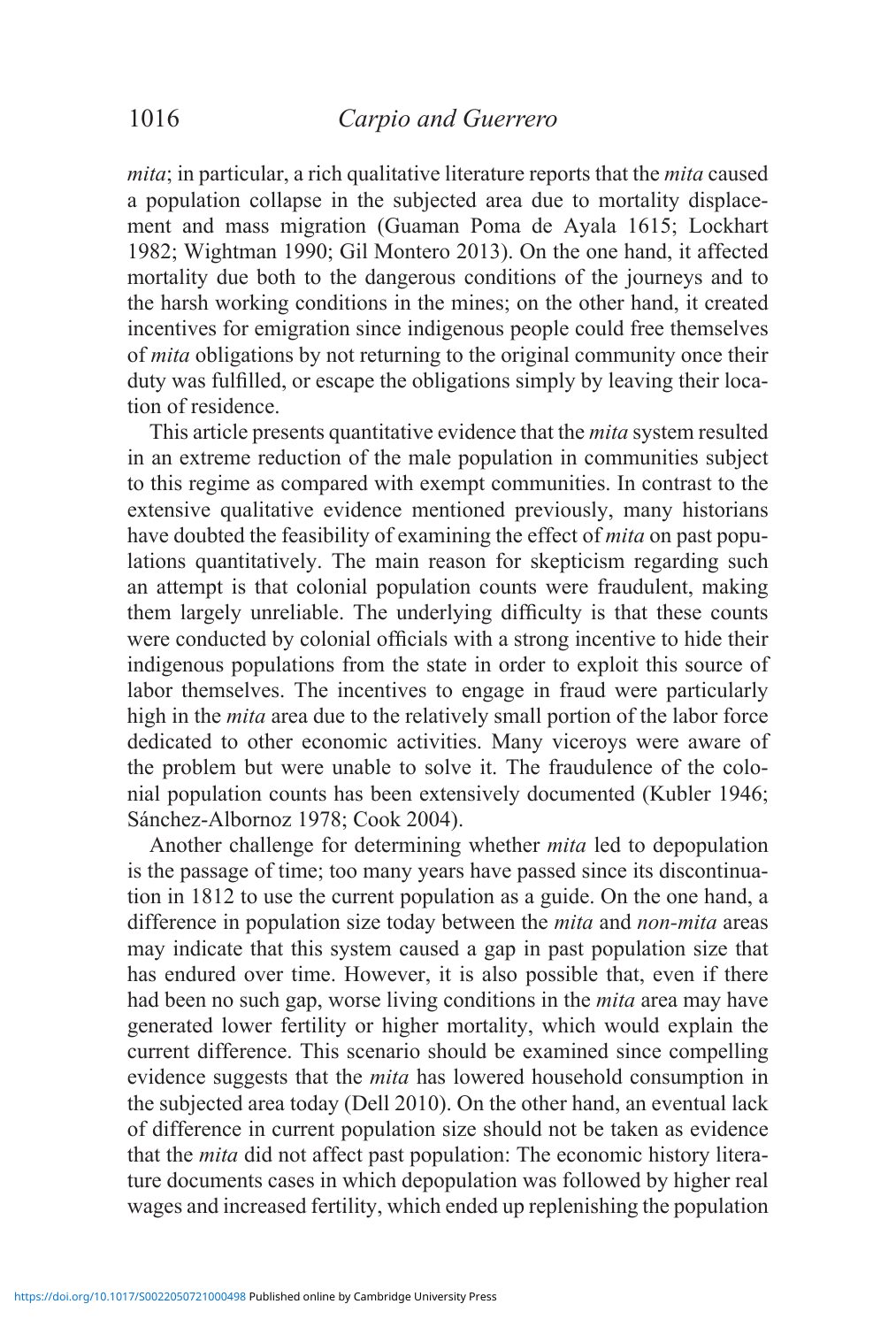(Weisman 2013). In sum, whether or not population size is different today does not permit us to draw conclusions about the past.

A final challenge is that the setting complicates the most commonly used causal identification strategies. Estimating the effect of *mita* by population counts before and after its enactment requires the counterfactual population change to be zero. However, this was a period of population collapse throughout South America. The arrival of the Spanish triggered infectious diseases, malnutrition and was marked by the cruel treatment of the indigenous. These are alternative explanations for observed depopulation in the *mita* area. At the same time, estimating the effect using differential depopulation between communities forced to participate and those who were exempt (i.e., a difference-in-difference) requires that, in the absence of *mita*, the difference between these two groups was constant over time. However, the elevation and distance from the Potosí mine played a role in the selection of communities subject to *mita*. These two factors or some other unobserved one might have generated differential trends so that a difference between the two groups cannot be attributed to *mita* exclusively. Moreover, much of the *mita*  border coincides with the Andean precipice—a discontinuous change in elevation—with communities at higher elevation included and those at lower elevations exempted.

The scarce quantitative evidence of the depopulation caused by *mita* is limited to colonial population counts in the area subject to the *mita* before and after its enactment. They suggest a male depopulation ranging from 45 percent (Sánchez-Albornoz 1983) to 80 percent (Crespo Rodas 1955– 56). In order to provide more credible evidence and overcome the three challenges mentioned earlier, we adopt a twofold empirical strategy: a Regression Discontinuity (RD) design together with indicators built from surnames of the current population. We account for the violation of the assumptions behind the before-and-after and difference-in-differences approaches using an RD design very similar to the one proposed by Dell (2010), which exploits the discrete change at the arbitrary boundary of the affected region. The study is limited to the sector that transects the Andes, where altitude does not change across the boundary. Hence, we take advantage of her efforts to show that, while the *mita* and *nonmita* areas are not comparable as a whole, they are comparable near the boundary in this sector. The historical background of Peru supports the use of current surnames in the context of an RD setting. The original inhabitants of Peru used simple names with no surnames (de Santo Tomás 1560). The introduction of surnames was a consequence of mass baptisms conducted by the Spanish after the conquest in 1532, as part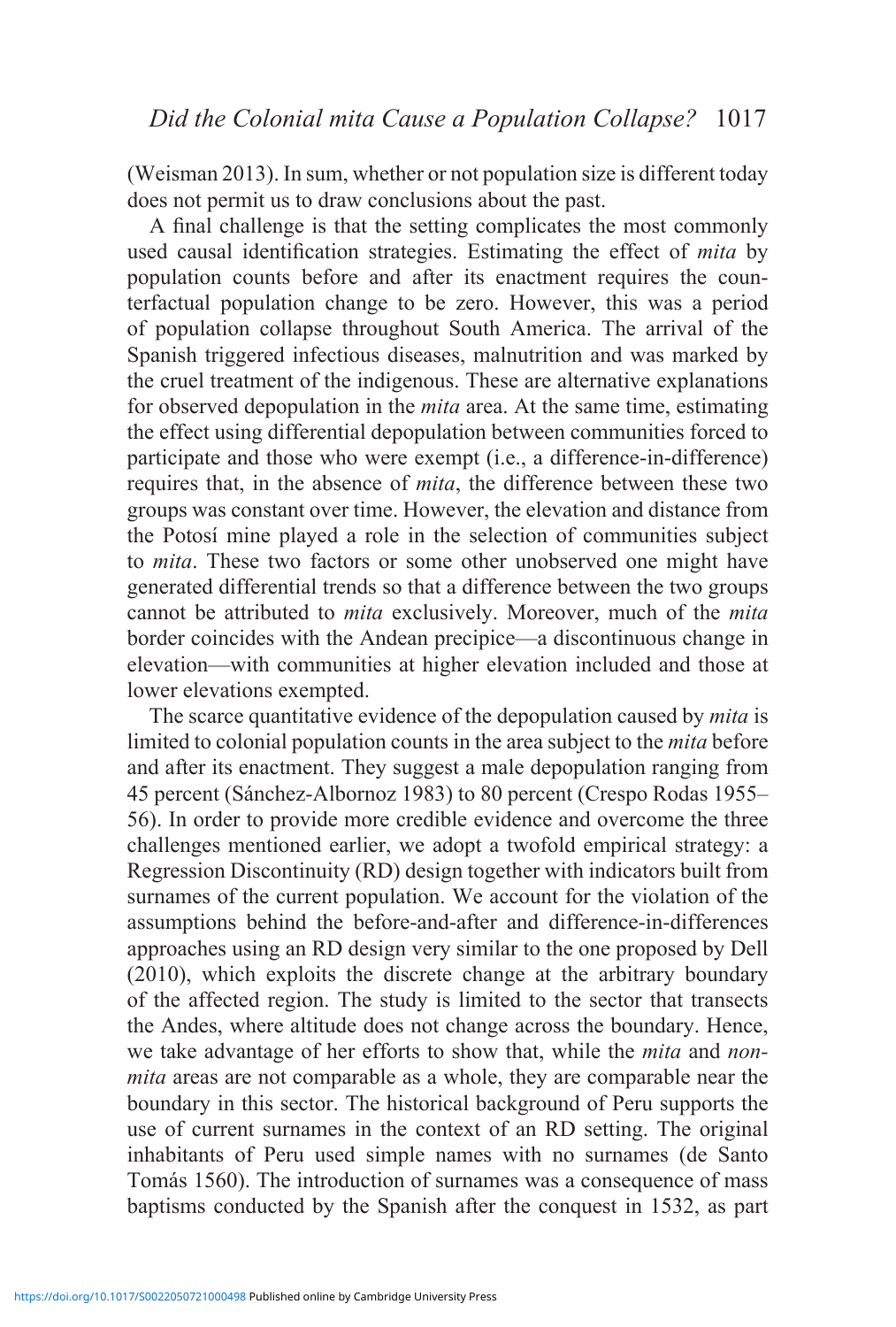of a process of the conversion of indigenous people to Christianity. The universal baptism brought with it the practice of identification by first name and surname. This context of relatively recently assigned surnames favors the fulfillment of the RD assumptions.

We deal with the lack of reliable historical data by using the surnames of the current population. In particular, we propose two indicators that take advantage of the Hispanic convention by which an individual first surname is inherited from the father. For ease of exposition, we define *family* as the set of all individuals sharing the same surname. We begin by assuming that there is no migration. The first indicator is the *number of surnames* within a location. The main idea is simple: the number of surnames within a community should remain the same over time. However, it declines after a fertility decrease or a mortality increase if a whole family fails to have children or dies, which results in this surname disappearing from the community. Importantly, it does not rise after a fertility increase, or a mortality decrease, because the set of surnames is fixed. The second indicator is the *number of exclusive surnames*, defined as those found solely in a single location. An exclusive surname stands in contrast with a *common surname*, which is found in more than one location. The idea is similar: the number of exclusive surnames within a community changes after a fertility decrease or a mortality increase if one of the following events occurs. First, it declines when a whole family with an exclusive surname fails to have children or dies. Second, when a whole family with a common surname does not reproduce or dies, the number of exclusive surnames within a community does not change, but it increases outside the community because there the status of the surname changes from common to exclusive. In contrast, the number of exclusive surnames remains the same after a fertility increase or a mortality decrease. We will later explain the reasoning behind our indicators in detail and turn to consider migration.<sup>2</sup>

We then exploit the features of the surname indicators to capture the past depopulation generated by the *mita*. A shock must fulfill three conditions to change the indicators: First, it must affect earlier generations, for which the number of individuals per surname is relatively small. For this reason, we state that the surname indicators detect changes in past population size. Second, the shock must be large. Third, the shock must last more than one generation for the number of people with the same

<sup>2</sup> The number of surnames decreases when a whole family out-migrates (taking their surname out of the community) and increases when a family member with a locally absent surname immigrates (bringing their surname to the community). The analysis for the number of exclusive surnames is more subtle but yield similar conclusions.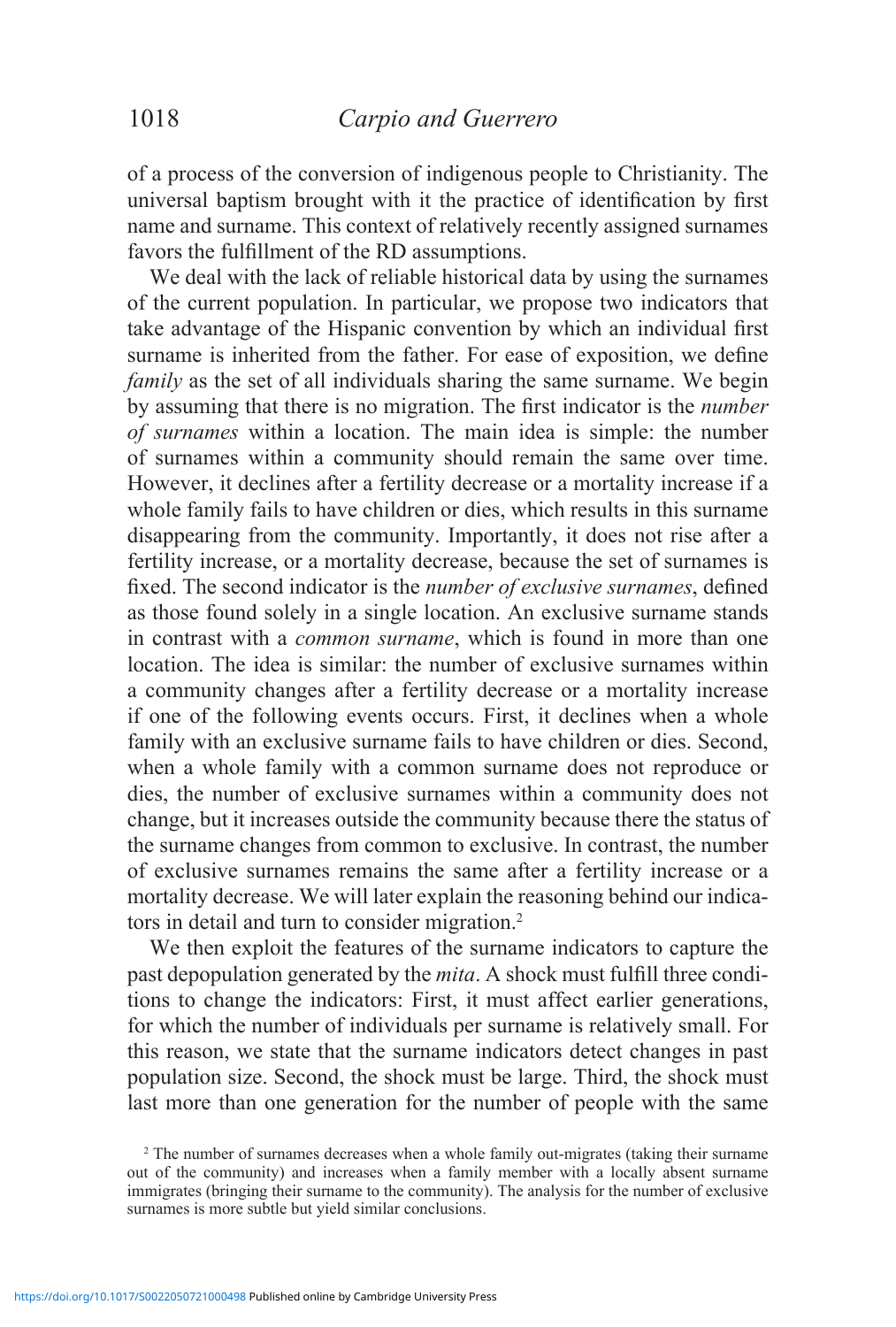surname to drop steadily to zero.<sup>3</sup> Historical evidence indicates that the *mita* caused the death and out-migration of the male population, that is, the shocks have the proper signs to be detected by our indicators. It also indicates that the three conditions hold: it happened in a context of recently introduced surnames, it occurred in high levels, and over a number of generations. If this is indeed true, *mita* should have a negative effect on our indicators at the border.

Now that a long time has passed since its elimination, the depopulation caused by *mita* is more detectable with current surnames than with the current population size. The former has a special sensitivity described previously, while the latter is sensitive to all shocks, including small, short, or recent ones. The two possible error scenarios that we discussed earlier illustrate this. First, consider the possibility that the *mita* did not cause a population gap in the past, but only different living conditions that later generated a gap. The surname indicators would then show no differences. For example, either a higher post-*mita* fertility in the exempted area has a null effect on them, since the set of surnames is fixed; or higher post-*mita* mortality within the subjected area has a small effect since entire families rarely disappear when the shock is not old, large, and long. Second, consider the possibility that the *mita* generated a population gap in the past that narrowed over time. Our indicators would not recover their original level after depopulation, even if the community later experiences high fertility or low mortality on a sustained basis; they do not bounce back because the death of a surname is irreversible.

We employ the Electoral Roll of 2011 to construct the following indicators at the level of the district (the smallest administrative unit in Peru): number of surnames, number of surnames found only in the district of residence, and number of surnames present only in the area of residence (*mita* or *non-mita*). The results of our RD design indicate that, at the border, *mita* districts currently have 47 log points fewer surnames than *non-mita* districts, 65 log points fewer surnames exclusive to one district, and 93 log points fewer surnames exclusive to one area. These differences in surnames reveal that *mita* generated a substantial gap in the size of the population. The results are robust to several bandwidths, different specifications of the RD polynomial, and other specification tests. This is our quantitative evidence that the *mita* system caused the decimation of the native-born male population.

<sup>&</sup>lt;sup>3</sup> Theoretically, any one of these conditions could wipe out surnames. However, our simulations show that surnames are very stable to shocks, and their disappearance requires in practice the conjunction of the three conditions.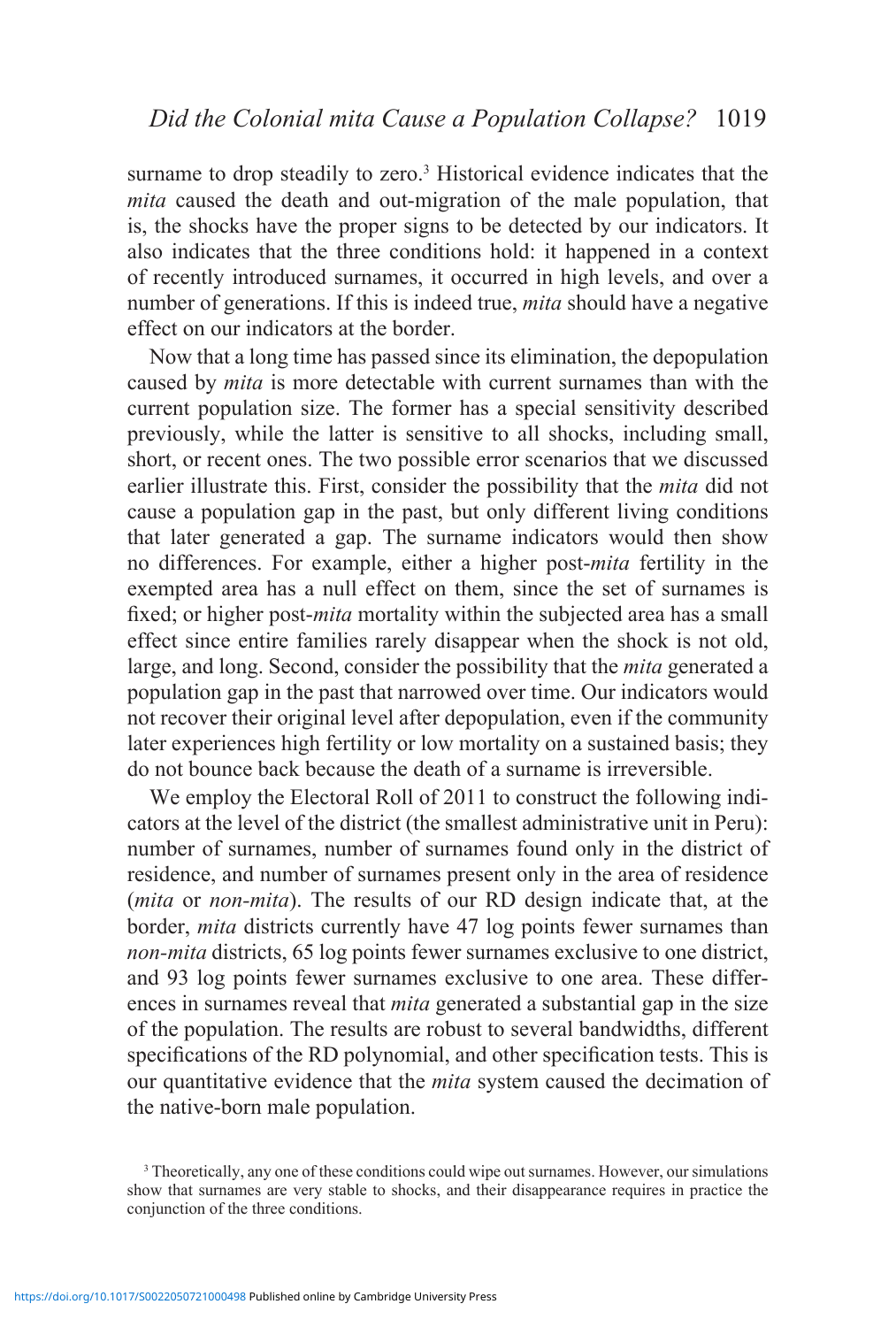The main limitation of our indicators is that, while they are useful for determining the existence of a population collapse in the past, they do not provide us with a precise size estimate. We can use a model for the stochastic process behind the appearance and disappearance of each surname, but we will ultimately need further assumptions on a number of pre and post-*mita* parameters. One approach we find simpler and less risky is to presume that during the mass baptism that followed the conquest, surnames were distributed more or less evenly so that each new "family" created in the baptism process had roughly the same number of individuals. In this context, the initial population size is equal to the number of surnames times the number of individuals per surname. Hence, the log decrease in population size we want to discover is equal to the log decrease in the number of surnames of the 47 points we estimate, plus the log decrease in the number of individuals per surname (obviously greater than zero in the context we analyze), that is, 47 log points is the lower bound for the population decrease. This suggests that historians' estimates of 55 percent and 80 percent, despite the limitations mentioned previously, do not exaggerate the magnitude of the population decline.

Another limitation is that, although our indicators are useful for demonstrating that *mita* caused a population decline in the past, they do not enable us to pinpoint exactly when this occurred. The population gap we detect with surnames may have originated either during the years *mita*  was in force (between 1573 and 1812) as a direct consequence of its enactment or at any point after 1812 as an outcome of the underdevelopment of the subjected area due to *mita*. In this last case, one should expect to find that immigration to *mita* districts is lower and out-migration from them is higher. We then include additional data to analyze three post-*mita*  migration flows: the Japanese migration of the late eighteenth century, the rural-to-urban internal migration of the twentieth century, and current internal migration. We fail to find any such differences. We finish by showing that *mita* districts have from 54 to 63 log points fewer current population than the *non-mita* districts. Taken together, these exercises suggest that the gap in past population size caused by *mita* occurred during *mita* and managed to persist over time.

The main contribution of the article is determining, by means of a quantitative methodology, whether *mita,* in fact, caused a demographic collapse. Historians have struggled to answer this question because they consider colonial population counts as less than reliable. We apply quantitative tools to provide compelling evidence: we infer causality with an RD design, and we detect past changes in population size by using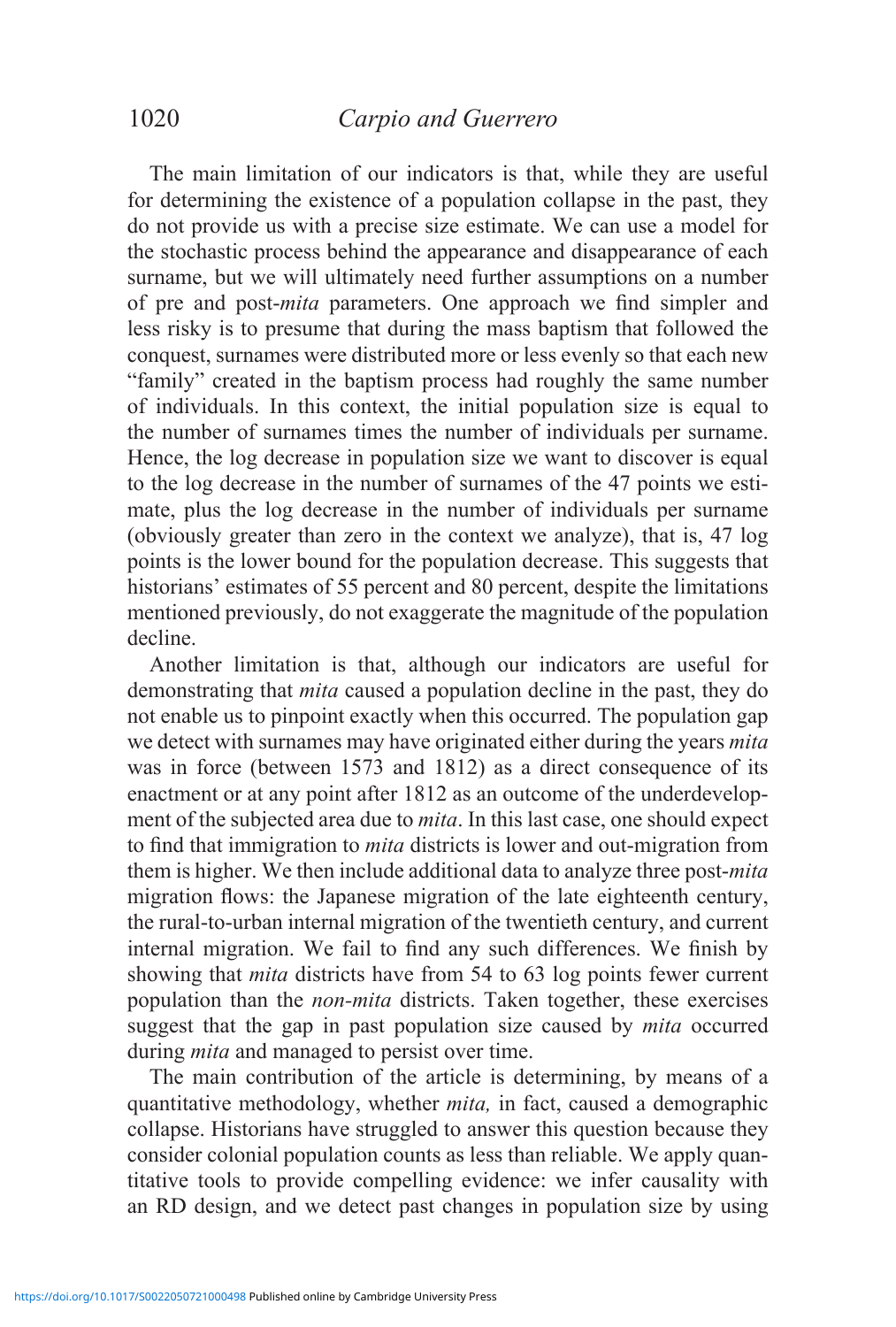current surnames. Hence, we provide the first quantitative support for the rich qualitative literature on the *mita* effect on mortality displacement and mass migration. We also confirm the historical importance of *mita*  as an institution that effectively contributed to the massive population collapse triggered by the arrival of the Spanish.

The use of surnames as a source of information for scientific research has a long history in social science. A crucial theoretical foundation for this line of work is the Galton-Watson (GW) process. Francis Galton posed a mathematical question regarding the extinction of surnames in 1873, and together with William Watson, wrote an article with an attempted solution (Watson and Galton 1875). The search for a definitive answer continued until 1950 (Kendall 1966) when this branching stochastic process was first introduced. A recent direct application of the GW process to real data is Darlu, Chareille, and Tovey (2020), who study the effect of WWI in France. They compute how many surnames disappeared by location to estimate which regions were most affected by the death toll of the war. Other applications relate mainly to the study of intergenerational mobility. Gregory Clark pioneered the use of social status information attached to surnames (Clark 2014), an effort that was further pursued by Guell, Rodríguez Mora, and Telmer (2014), and Olivetti and Paserman (2015). Our conceptual framework is also based on the GW process. To the best of our knowledge, this is the first article to use surnames counts in an RD setting.4

The paper also connects with the burgeoning literature applying RD designs to instances in which a geographic or administrative boundary splits units into treatment and control areas. Interesting examples are the partition between France and the United Kingdom after WWI of German Togoland (Cogneau and Moradi 2014) and Cameroon (Dupraz 2019); the historical border of the Austro-Hungary, Prussia, and Russia empires (Becker et al. 2016); and the Northern and Southern Vietnam boundary (Dell, Lane, and Querubin 2018). The presence of migration is an important issue for this literature because a variation in the composition of the treated and control areas changes the interpretation of the coefficient of interest. Without migration, units within the control group remain unchanged and the coefficient is the effect in the treated area. With migration, the coefficient is the difference between the treated and control areas after the treatment.

<sup>4</sup> Another theoretical foundation for the use of surnames is isonymy-based models, which began with Darwin (1875). Biological anthropology has relied extensively on surnames because of the genetic information they contain. See Colantonio et al. (2003) for a review and Artiles (2020) for an engaging application to Peruvian surnames.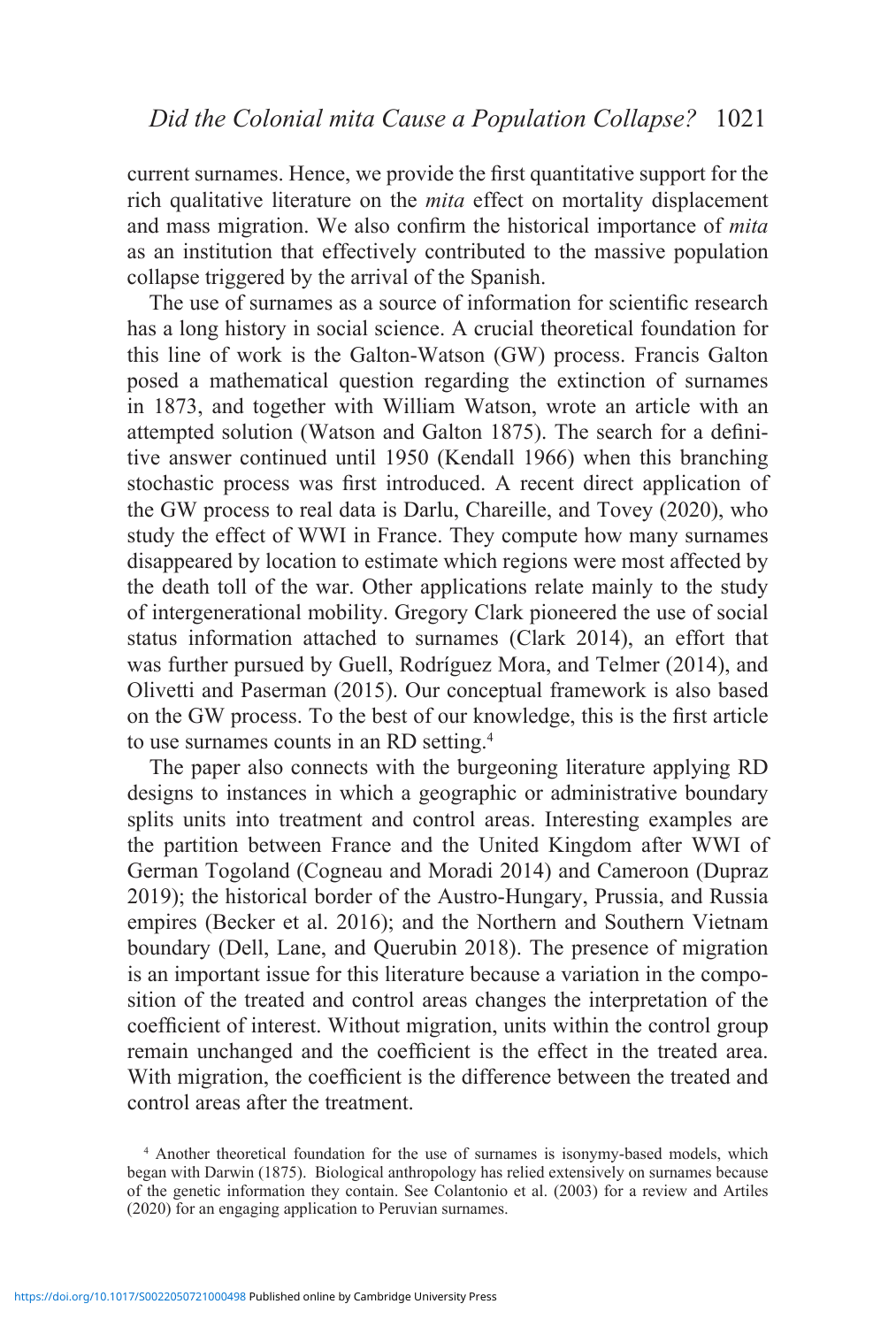### 1022 *Carpio and Guerrero*

#### HISTORICAL BACKGROUND

The Spanish conquest of Peru, a crucial campaign in the colonization of the Americas, began in 1532. The Viceroyalty of Peru, which encompassed most of Spanish-ruled South America, was created in 1542. The Viceroy Toledo enacted the *mita* in 1573. Figure 1 presents a graphical timeline of the main events.

#### *Mita*

The *mita* was a forced labor system designed by Toledo to allocate indigenous labor to mines and refineries. Specifically, 16 provinces of modern-day Peru and Bolivia (over 200 indigenous districts) were chosen to provide one-seventh of their male labor force each year (Cole 1985, p. 3; Tandeter 1983, p. 3; Bakewell 1984, p. 83). The wage paid to an average indigenous person forced to work under this mandatory regime is estimated at somewhere between a third and a half of the wage received by ordinary laborers (Cotler 2005, p. 54). The most frequent destination by far for these workers was the Potosí mine, the largest source of silver in the Spanish Empire. According to Sánchez-Albornoz (1988, p. 194), the initial *mita* workers in Potosí numbered 13,400, while *mita* workers in Huancavelica—the second most important destination—numbered at most 3,200. Indeed, in the first half of the seventeenth century, Potosí was the most productive silver mine in the world (Tandeter 1981, p. 99).

In order to gather information for the implementation of *mita*, Toledo organized a general census the previous year (Census of 1572), which recorded 1,077,697 indigenous people (Cole 1985, p. 2). The *mita* was established by an arbitrary boundary that divided the territory into *mita*  and *non-mita* areas (see the map in Online Appendix A). The border was established according to two criteria: elevation and distance to the Potosí mine. Most of the selected communities were located in the colder highland area (Sánchez-Albornoz 1983, p. 32). Since the Potosí mine was situated over 4,000 meters above sea level (13,000 feet), mine operators needed workers acclimated to the harsh weather conditions. Many historians have also noted that administrative costs, such as transportation and enforcement costs, increased as distance to the mines grew. In fact, the migration was not limited to individuals but included entire families (Gil Montero 2013). The trip from the province of Chucuito to Potosí is an illustrative example: it took two months and involved 7,000 people (including women and children) with the help of 40,000 llamas (Cotler 2005, p. 54).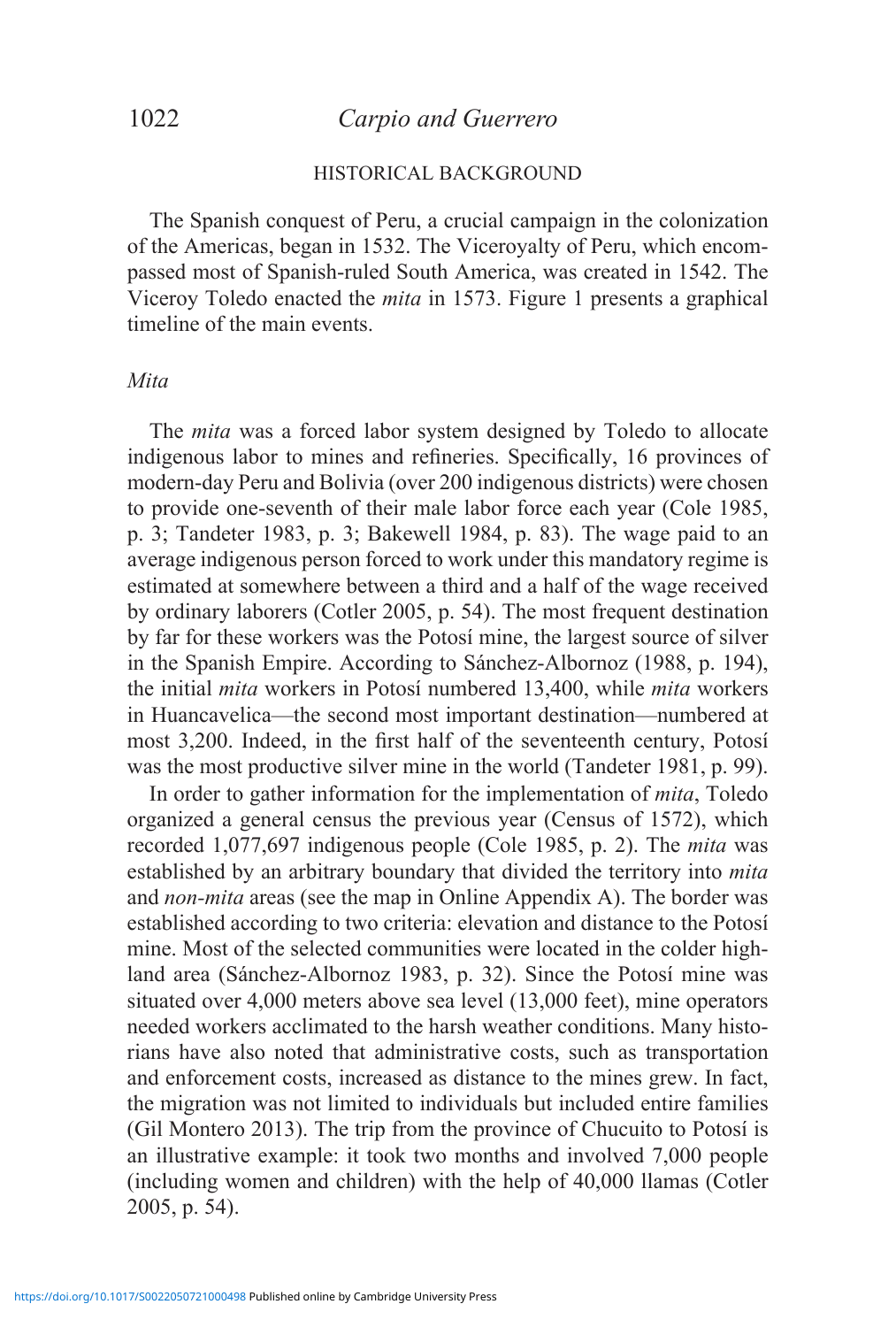

MAIN HISTORICAL EVENTS RELATED TO THE *mita*

According to historical evidence, the *mita* caused a population collapse in the subjected area for two reasons. First, many of the indigenous people who were forced to work died because of the harsh labor and weather conditions in the mines. The Indian chronicler Guaman Poma de Ayala (1615, fol. 529–37) describes in dramatic terms how a great number of native people died in the mines due to the poor labor conditions and harsh punishments (see one full-page drawing from the autograph manuscript in Online Appendix A). Bakewell (1984, p. 3) describes the area as cold, dry, and almost uninhabitable because of its hostile climate. Second, the *mita* created incentives for emigration. Even though an indigenous person that abandoned his village would lose his land, he would still have found it attractive to free himself of *mita* obligations by permanently leaving his district of residence. The usual way to achieve this was by not returning to his original community once a tour of duty was fulfilled, relocating instead to the city to work as an unskilled laborer (Lockhart 1982, p. 264). Apart from avoiding being drafted a second time, indigenous workers in Potosí had two additional disincentives to return (Sánchez-Albornoz 1983, p. 42). First, they feared returning to find their land uncultivated and unsown. Extended families took care of the land of those indigenous who were drafted at the beginning, but the difficulties associated with doing so increased with each *mita* cycle. Second, since they had not participated in collective activities during their absence, they lost any rights to the surplus they would otherwise have enjoyed. As a result, many indigenous people went from

*Notes*: The timeline displays a list of the main historical events related to the *mita*, from the conquest of the Inca Empire to its abolishment. It also locates historical events of the Republican era of Peru that we exploit in this article. The stated year refers to the start year of the event. *Source*: See text for the section on "Historical background."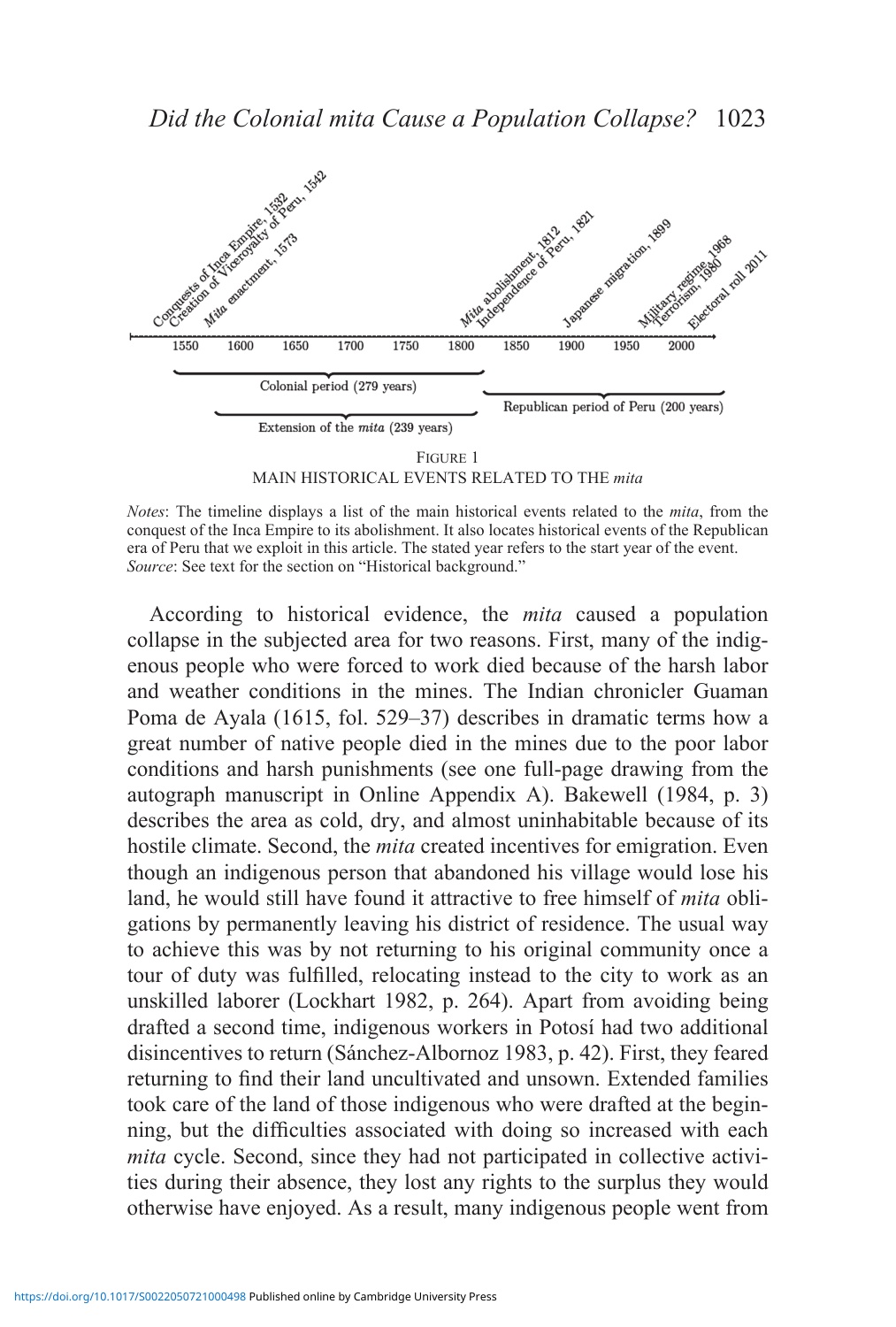being transitory migrants to permanent migrants. Another way to escape from *mita* obligations was simply to relocate to a district not subject to *mita*. This strategy was less common, but still possible according to the memoirs of the Viceroy La Palata: "To get rid of these annoyances, the Indians have found the easiest path across the Andes... because only by standing at the closest province that was not included in the *mita*, were they exempt from this obligation" (Sánchez-Albornoz 1983, p. 46).

Many viceroys took note of the depopulation and, concerned about the sustainability of the *mita*, ordered population counts in the subjected area. The Viceroy Chinchón found a male depopulation on the order of 66 percent in 1633; the Viceroy Alba de Liste documented a decrease of 80 percent in 1663 (Crespo Rodas 1955–56, p. 181); and the Viceroy La Palata and Viceroy La Monclova (1684–1692) found a reduction of 45 percent (Sánchez-Albornoz 1983, p. 37). These percentages are all before-and-after estimations, where the baseline is the census ordered by Toledo in 1572. As explained previously, these estimations have serious flaws, which we try to overcome in this study. Historians also suggest a link between the migration generated by *mita* and the emergence of a new social group among the indigenous called *forasteros* (foreigners). They lived on Spanish farms or indigenous districts distant from their native region and organized themselves becoming small-scale traders, artisans, and farm employees. According to Tandeter (1983, p. 87), they made up around 40 percent of the total indigenous population.

The *mita* introduced by Toledo in 1573 lasted almost 240 years until its abolishment in 1812. Contrary to what one might expect, this longlasting institution experienced only small reforms over this period. Viceroy Toledo, for instance, was aware of migration, but he had hoped to lure the indigenous back into their districts of origin. Viceroy La Palata attempted to incorporate the *forasteros* into the *mita* draft and to enlarge the subjected region as well. However, these efforts were met with great opposition, and for the most part, went unimplemented. Viceroy Monclova considered abolishing the *mita* but ultimately chose to maintain it. Sánchez-Albornoz (1983, p. 43) explains that the order introduced by Toledo lasted less because of its intrinsic merits than because of the rigidity of the colonial system.

#### *Introduction of Surnames*

The inhabitants of Peru, before the Spanish conquest in 1532, used single names with no surnames (Garcilaso de la Vega 1609, p. 28). The first Quechua grammar, compiled by the Dominican missionary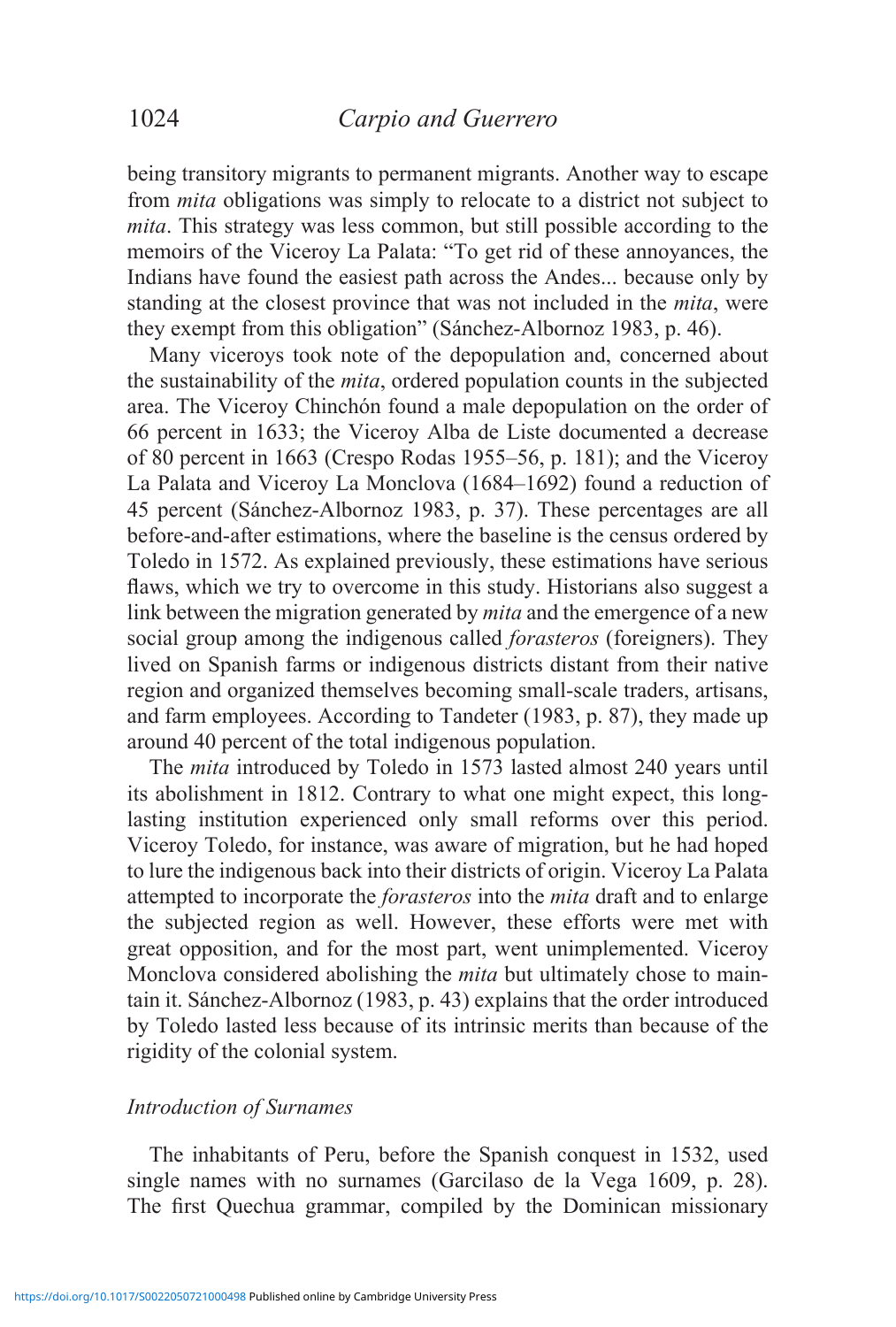Domingo de Santo Tomás, reports that natives received a name twice in their lives (de Santo Tomás 1560, pp. 156–57). The first name was assigned at birth by parents, who were inspired by a situation or event linked to their child's birth: a gesture made by the baby soon after being born, an activity is undertaken by the father at that time of birth, a word said by the mother upon first seeing her child, or, perhaps, the name of an animal. Another name was imposed in adulthood, which replaced the previous one. This was traditionally the name of another person, such as the father, the grandfather, or an important member of the lineage. In this regard, the chronicler Guaman Poma de Ayala (1615, fol. 65) explains that some ancestors with animal names were awarded for bravery in combat. Siblings did not share the same name.

The introduction of surnames to Peru came along with the conversion of indigenous people to Christianity. This process began as soon as the Spanish arrived in 1532, as it was thought to provide the moral justification for their conquest. According to the Spanish Dominican friar Bartolomé de las Casas, "the only way in which the Spanish Crown could occupy the Americas without endangering the King's hopes for salvation was to convert the natives to Christianity" (Hemming 1970, p. 288). The first significant action of this process was the mass baptism of indigenous peoples, who were ordered to immediately cease all idolatrous practices and rituals that went against Church law (First Council of Lima, 1551). The Jesuit Blas Valera confirms the Indians were given baptisms in the first months after the Conquest, without catechism or doctrinal instruction of any kind (Kubler 1946, pp. 395). Hemming (1970, p. 309) also observes that "They flocked to mass baptisms even if they understood almost nothing of the crude interpreting of Spanish sermons." Mass baptisms were widespread and relatively quick, but conversions took more time. Hiding beneath many indigenous customs and traditions were pagan cults considered idolatry by the Spanish priests.

A consequence of baptizing the indigenous population was the identification of individuals through first name and surname. While there is no evidence of a direct mandate specifying how first name and surname were to be established, the first name was typically Hispanic (often following the calendar of saints or similar criteria); the surname was typically an ethnic name. Hence, most of the surnames are related to the community of origin, defined by racial, linguistic, religious, and kinship affinities. In fact, the chronicler Garcilaso de la Vega (1609, p. 28) asserts that the assigned surnames contain information on the origin of the indigenous person, and uses the word surname as a synonym of "caste" throughout his famous work *Comentarios Reales de los Incas*. It is sometimes possible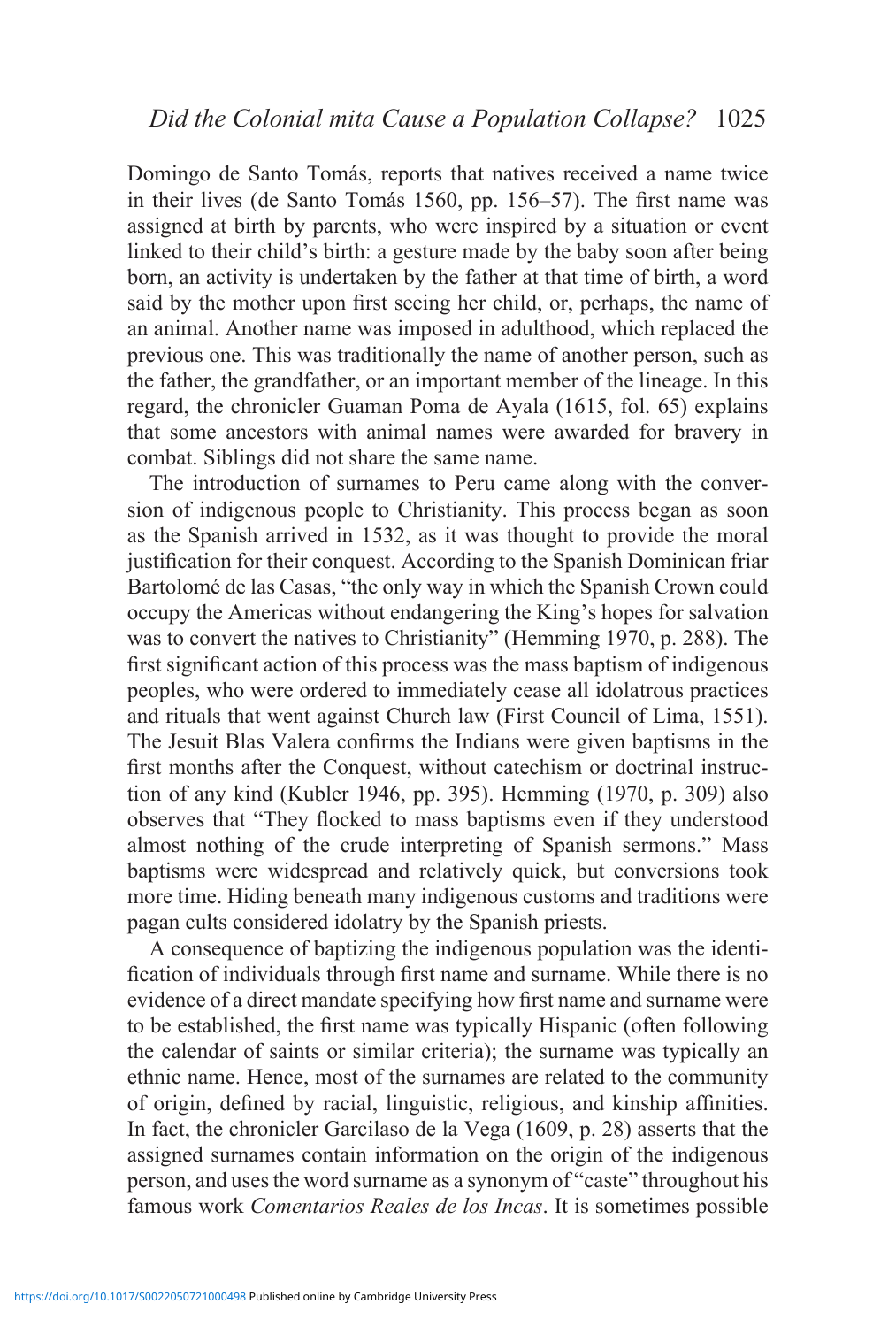to find indigenous people who took on their original name as a surname.<sup>5</sup> One also finds cases of indigenous people receiving an Hispanic surname after their *encomendero*. 6

The baptisms and consequent assignment of surnames were, as one could expect, a gradual process that was not completed when the *mita* was introduced by Viceroy Toledo in 1573. However, this viceroy conducted an important census in 1572 with the specific purpose of collecting information for the assignation of *mita* obligations. It is reasonable to assume that significant progress was made with the identification process during the census because it was essential for the collection of taxes.

#### CONCEPTUAL FRAMEWORK

An important feature of both Anglo-Saxon and Hispanic naming conventions is that surnames are inherited from the father (i.e., the surname of the father is passed down). We construct two indicators from current surnames to reveal past changes in the size of the population: the number of surnames and the number of exclusive surnames. We define an *exclusive surname* as one found solely in one location, in contrast with a *common surname* or name found in more than one location. We now proceed to analyze the effects of fertility, mortality, and migration shocks on our indicators and to explain why they reveal the effect of *mita* on past population. Online Appendix B presents a formal stochastic model based on the GW process along with simulations providing support for our claims.

#### *Population Changes and Surnames*

We start by explaining the effects of fertility and mortality. We apply our reasoning to a simplified situation in which there are two areas, *A* and *B*. Consider a shock to mortality that exclusively affects *A* (the same analysis holds for a shock to the fertility of opposite sign). Panel 1 in Table 1 presents the four cases that arise when a family experiences this shock by combining two possible kinds of surnames (exclusive or common) and two possible types of impacts: *total death*, which we define as a process in which all individuals with the same surname die before reproduction,

<sup>5</sup> To illustrate, consider the case of an indigenous girl named Curicuillor, who became Leonor Curicuillor after baptism (Hemming 1970, p. 181). In fact, the Jesuit missionary Pablo José Arriaga mentions that, in ordinary usage, some indigenous people say their native name first and the Christian name last (Arriaga 1621, p. 64).

<sup>6</sup> The *encomienda* was a legal system that granted the right to use indigenous manpower to some Spanish individuals known as *encomenderos* as a reward for services to the crown.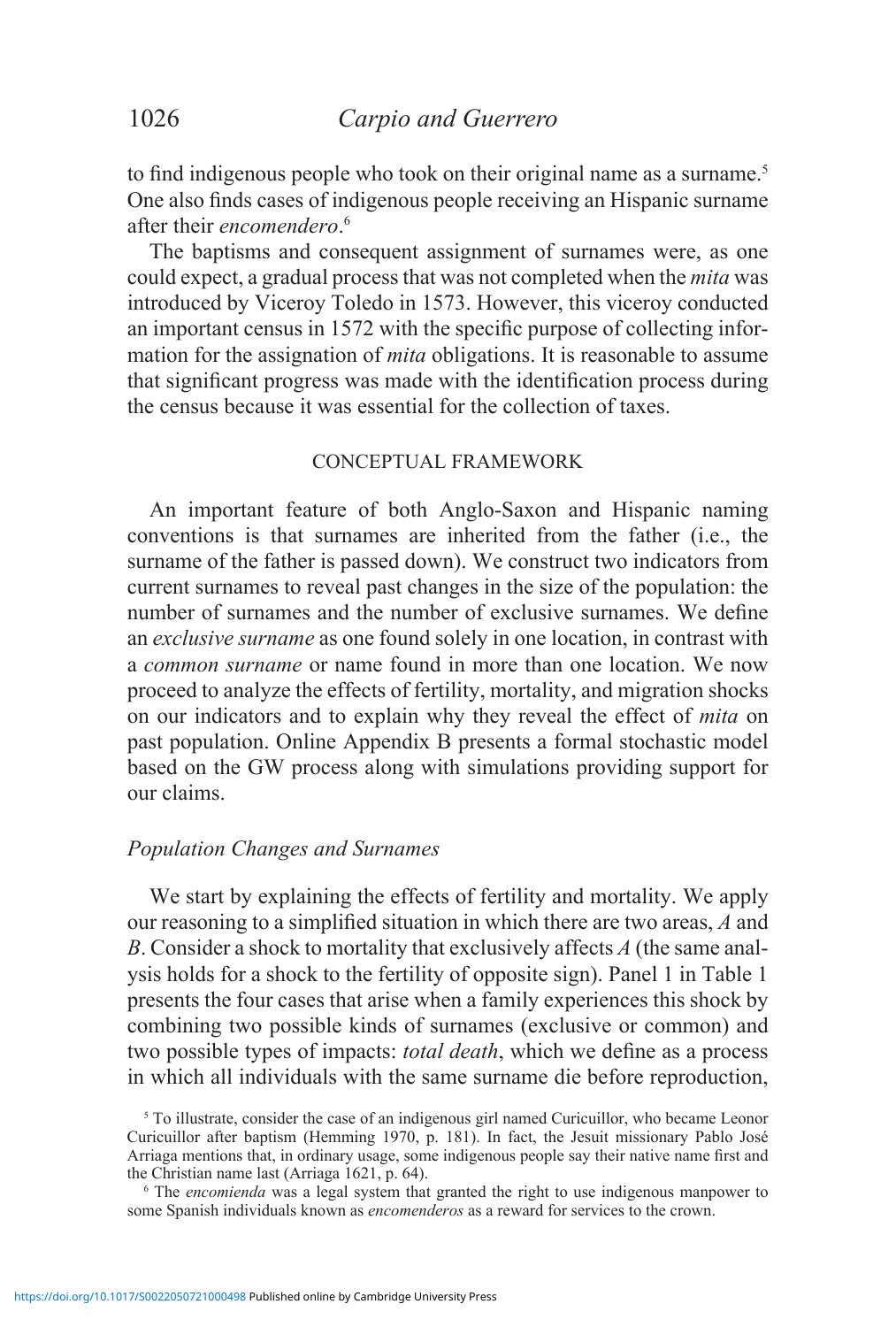|                                         |                    |                | Number<br>of Surnames | Number of<br><b>Exclusive Surnames</b> |   |
|-----------------------------------------|--------------------|----------------|-----------------------|----------------------------------------|---|
| Family                                  | Scope of the Event | $\overline{A}$ | B                     | $\mathcal{A}$                          | B |
| Panel $1$ — Mortality and out-migration |                    |                |                       |                                        |   |
| Exclusive surname                       | Total              |                |                       |                                        |   |
| Common surname                          | Total              |                |                       |                                        |   |
| Exclusive surname                       | Partial            |                |                       |                                        |   |
| Common surname                          | Partial            |                |                       |                                        |   |
| Panel 2 — Migration from $A$ to $B$     |                    |                |                       |                                        |   |
| Exclusive surname                       | Total              |                |                       |                                        |   |
| Common surname                          | Total              |                |                       |                                        |   |
| Exclusive surname                       | Partial            |                |                       |                                        |   |
| Common surname                          | Partial            |                |                       |                                        |   |

TABLE 1 THE EFFECT OF POPULATION CHANGES ON SURNAME INDICATORS

*Notes*: The table presents the effect of mortality and migration on number of surnames and number of exclusive numbers in a context of two areas, *A* and *B*. Panel 1 shows the effect of a mortality increase or out-migration from area *A* to an outside location. Panel 2 shows the effect of migration from *A* to *B*. Every line represents one out of all possible cases. An upward arrow signifies an increase; a downward arrow signifies a decrease; a dash indicates no effect.

*Source*: See text for the section on "Conceptual framework."

or live long but do not reproduce; and *partial death*, a process in which some individuals with the same surname bear zero offspring and others reproduce. The main columns correspond to the effect caused by the shock to the number of surnames and number of exclusive numbers, respectively. An upward-pointing arrow signifies an increase; a downward arrow signifies a decrease; a dash indicates no effect.

Our *first claim* is that a mortality increase in *A* (or a fertility decrease), when it generates total deaths, reduces the number of surnames in area *A* and has no effect in area *B*. At the same time, this shock decreases the number of exclusive surnames in area *A* and raises it in area *B*. We support these statements with a case-by-case analysis. The first row of Panel 1 shows the case of a family with an exclusive surname experiencing total death. As the surname disappears in *A*, the number of surnames and exclusive surnames both decrease there. Neither indicator changes in *B*, where the surname is absent. The second row presents the case of the total death of a family with a common surname, which is more subtle. This surname disappears from *A* and, at the same time, becomes exclusive in *B*. The third and fourth rows present the case of partial death for a family with an exclusive and common surname, respectively. As some individuals of the family reproduce, the surname survives, and the indicators do not change.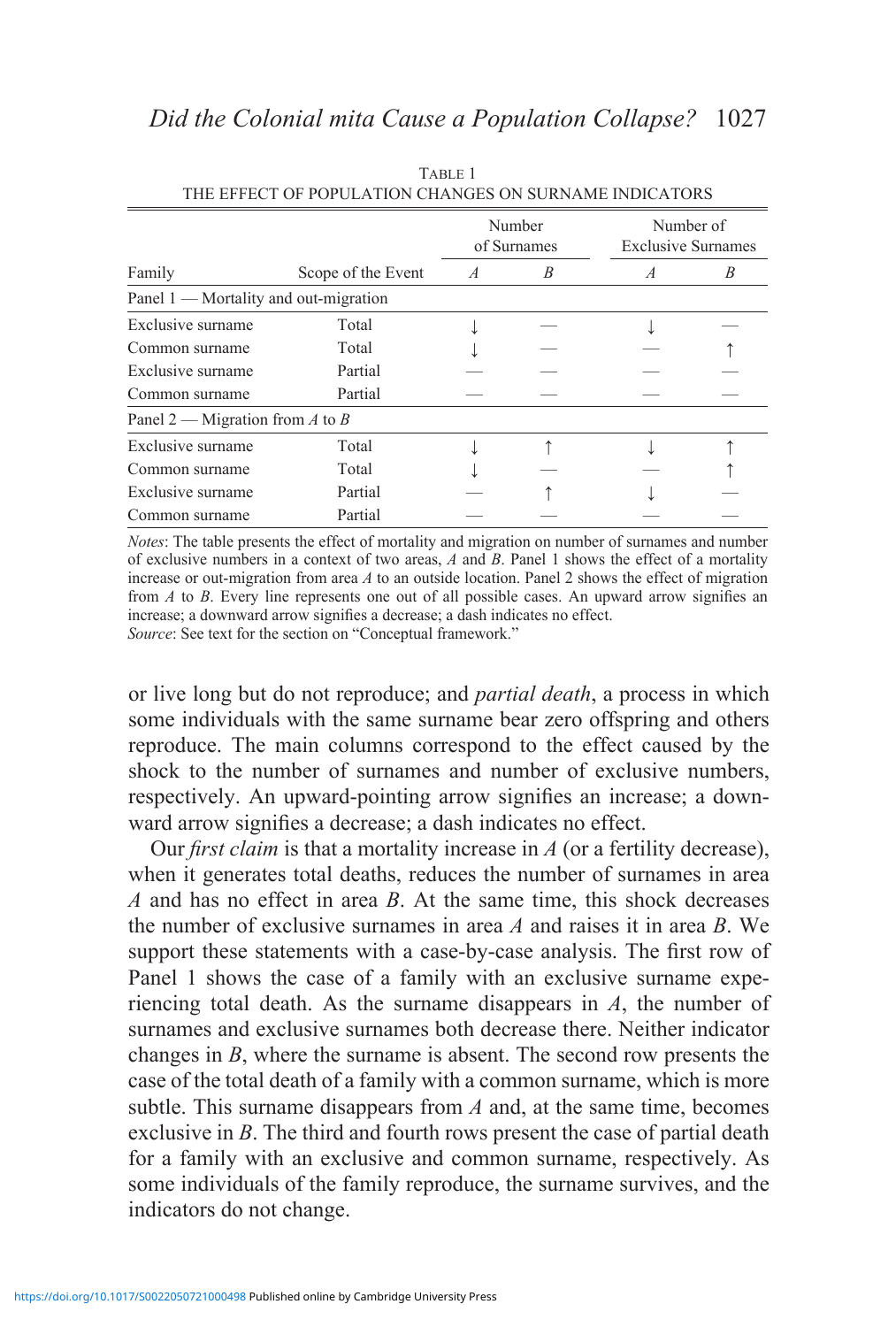Notice that our indicators are not sensitive to a mortality increase that generates only partial deaths because a key element for a change is that no family member remains in *A*. What conditions does a mortality increase have to fulfill to produce such an extreme situation? First, the shock must take place in the context of few people for each surname. Since the number of people per surname tends to grow exponentially, this last condition is fulfilled if the shock affects the first generations. For this reason, we affirm that the surname indicators detect changes in past population size. Second, the shock has to be large enough to include all family members. Third, the shock has to spread over a number of generations until it reaches all family members.

Our *second claim* is that a mortality decrease in *A* (or a fertility increase) does not raise the number of surnames or the number of exclusive surnames in either location. Since the stock of surnames is fixed, this shock only increases the number of individuals per surname. An important consequence of this is that, once a mortality increase in *A* affects the number of surnames and exclusive surnames in *A*, these indicators do not return to original levels. The death of a surname is irreversible.

Notice the surname indicators are constant over time, except after some shocks of specific sign (i.e., there is an asymmetry in the surnames dynamics). A fertility increase or a mortality decrease does not change them at all because the set of surnames is fixed. A fertility decrease or a mortality increase does reduce them if the shock is relatively old, large, and long. Moreover, once this shock ends, the surname indicators do not change. We will later discuss why these features favor the use of current surnames over population size to reveal past mortality displacement after *mita*.

We now turn to analyze the effect of migration. Consider a situation in which there are two areas *A* and *B*, but this time there is a one-way migration flow from *A* to two alternative destinations. Panel 1 of Table 1 represents a migration flow from *A* to a location different from *B*, while Panel 2 represents a migration flow from *A* to *B*. Each panel shows the four cases that arise by combining two possible kinds of surnames (exclusive or common) and two possible types of migration: *total migration*, in which all members of a family migrate; and *partial migration*, in which some members stay.

Our *third claim* is that a migration flow from *A* to a location different from *B*, when it generates total migrations, decreases the number of surnames in area *A* and has no effect in area *B*. At the same time, this shock decreases the number of exclusive surnames in area *A* and increases it in area *B*. This claim can be supported using exactly the same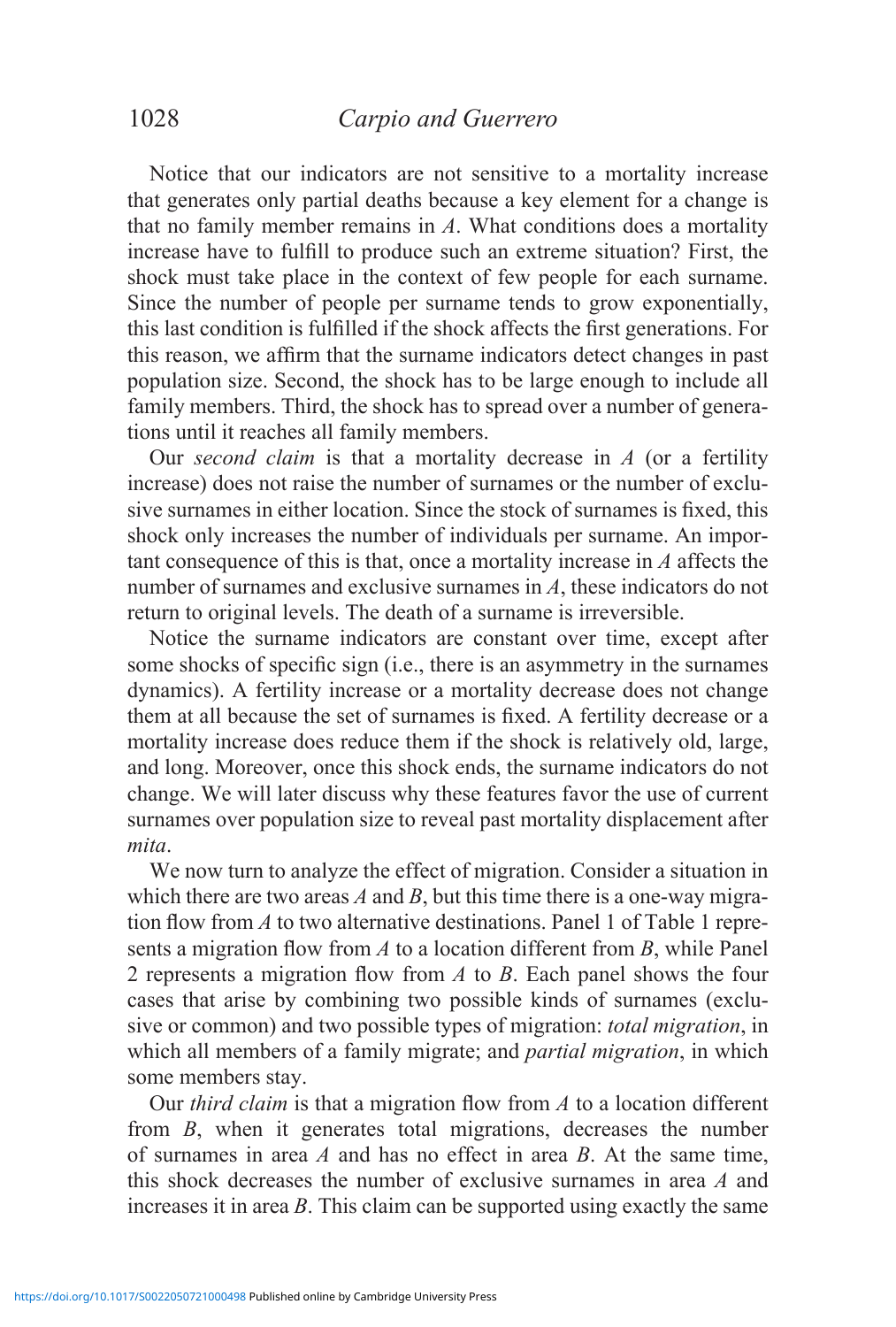case-by-case analysis of a mortality increase in *A*. Hence, in a similar vein, partial migrations do not change our indicators; and, for a migration flow to affect our indicators, it needs to be large, long, and early.

Our *fourth claim* is that a migration flow from *A* to *B* decreases the number of surnames in area *A* and increases it in area *B*. The first main column of Panel 2 shows the case-by-case analysis that sustains our claim. The first row considers the case of a family with an exclusive surname that migrates totally. In this case, the number of surnames in *A*  decreases because no family member stays, while the number of surnames in *B* increases because no one there had that surname previously. The second row shows a family with a common surname under conditions of total migration. The number of surnames in *A* decreases again, but the number of surnames in *B* remains the same because the surname was already present there. The third row represents a partial migration of a family with an exclusive surname. We do not observe any change in the number of surnames in *A* because some family members stay; however, the number of surnames in *B* increases because the surname is locally absent. The fourth case, partial migration of a family with a common surname, does not affect the number of surnames, either in *A* or in *B*. We complete the fourth claim by stating that the migration flow from *A* to *B*  makes the number of exclusive surnames decrease in *A* and increase in *B*. This is not merely an extension of the previous claim because the number of surnames and the number of exclusive surnames are not proportional. The second main column of Panel 2 shows the results of the same caseby-case analysis we have used thus far.

Note, then, that migration can also alter surname indicators. On the one hand, migration to an outside location changes them subject to comprising entire families. As in the case of a fertility decrease or mortality increase, the shock would need to be old, large, and long. On the other hand, migration from *A* to *B* changes our indicators not only in the case of total migration but also in the case of partial migration. However, while total migration affects them in any case, partial migration does so only if the families involved have exclusive surnames. A final observation that holds for both types of migration is that, once the flow ends, the surname indicators do not change.

#### *Surnames and the Case of the mita*

We use the surname indicators to overcome the lack of historical population data to study the effect of *mita* on population size. The historical evidence indicates that this forced labor system affected mortality due to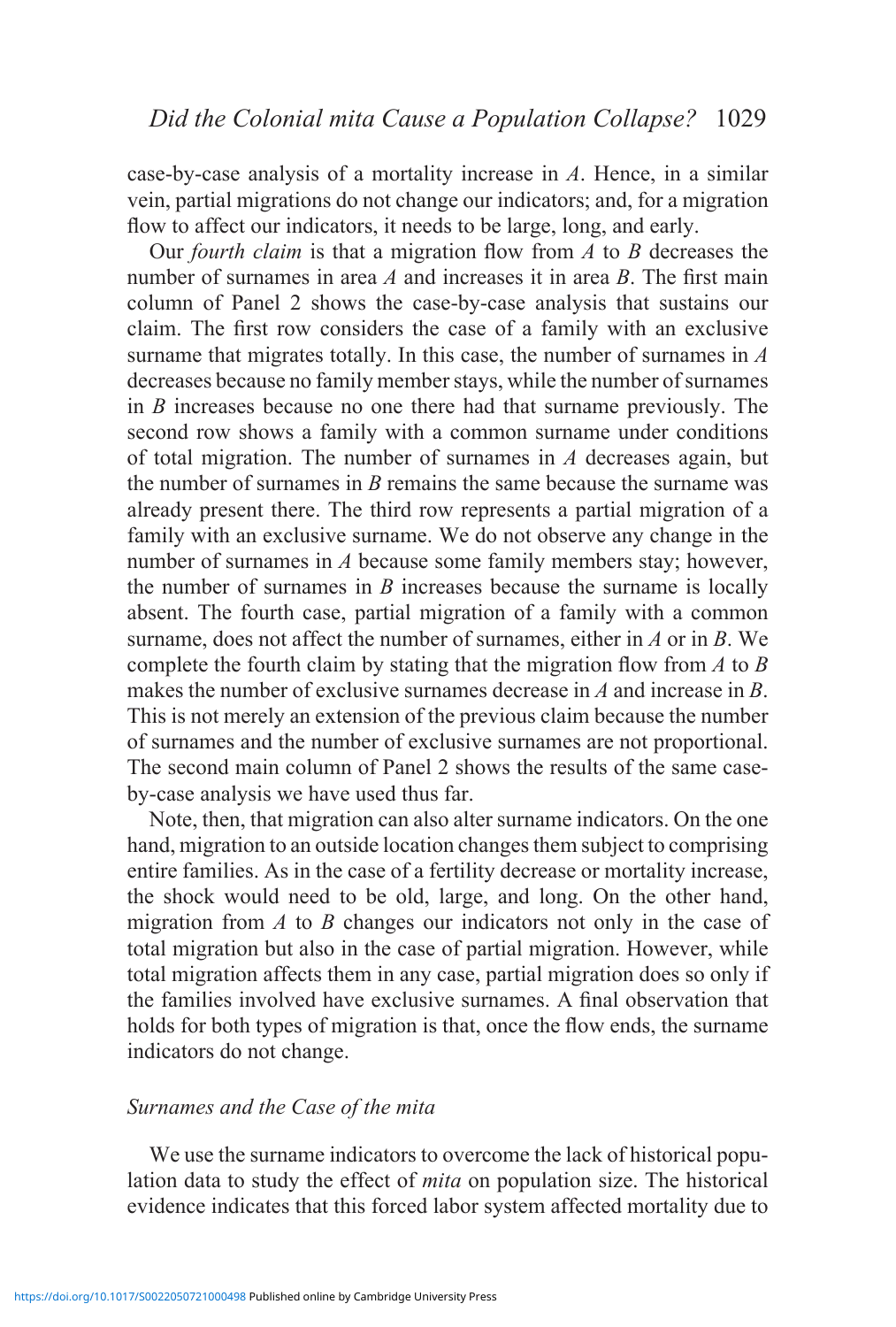the long journeys to the mine as well as the working conditions. In terms of our conceptual framework, this is equivalent to a mortality decrease in area *A*. It also suggests *mita* caused out-migration, either of indigenous people who did not return once their duty was fulfilled or because they left their location of residence. These categories appear in our framework as migration from *A* to a location different from *B* and as migration from *A* to *B*, respectively. The historical evidence further indicates that these processes were large in scale, taking place immediately after the enactment of the *mita* and lasting for about 240 years. These are the three conditions required for the shocks to have an impact on our indicators. Hence, the *mita* is likely to have shocked our surname indicators.

We also propose surname indicators to address the fact that too much time has passed to use the current population size. A corollary of the previous analysis is that the surname indicators do not have a fixed relationship with population size, either over time or between localities. While they tend to be stable and have a restricted sensitivity to shocks, population size is sensitive to all possible mortality and fertility shocks (whether they are positive or negative, or small or large) and migration flows (whether they involve exclusive surnames or not). In order to explain why this contrast favors the use of surnames, we simplify the evolution of population size to four scenarios. Assume a difference in current population size between the subjected and exempted areas. This may indicate that the *mita* caused a difference in past population size that has endured over time (Scenario 1). But this might also mean it did not cause this difference but instead, persistent differential living conditions were responsible (Scenario 2). If that were the case, high household consumption in the exempted area could have raised birth rates after *mita*, but the surname indicators would not have changed. It is also possible that low household consumption in the subjected area could have lowered birth rates after *mita*, but surname indicators would have stayed the same or decreased much less because entire families rarely disappear without a shock of the characteristics of *mita*. Assume now no difference in current population size. This may indicate *mita* did not cause a difference in past population size (Scenario 3). But this would also be consistent with an effect on past population size that faded over time due to increased fertility (Scenario 4). The surname indicators would not have recovered their original level because the death of a surname is irreversible. Online Appendix B presents simulations illustrating the four scenarios. In sum, by looking at surnames, we neutralize fertility increases and mortality decreases as endogenous responses that may obscure the effect of *mita*, and we mitigate fertility decreases and mortality increases. As surnames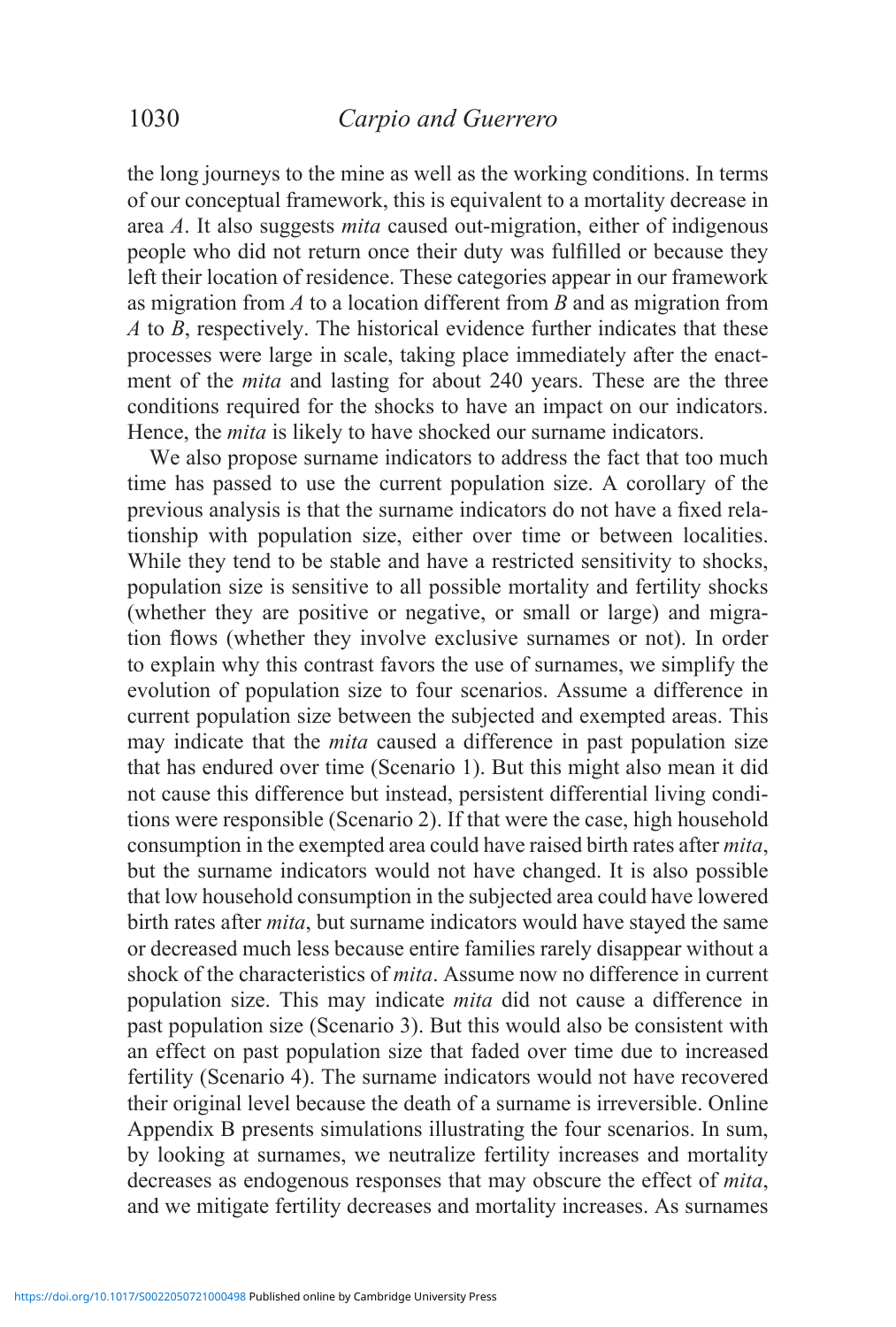do not set aside reverse migration as a confounder, we will later explore evidence of post-*mita* migration flows.

We end this section by acknowledging three limitations of our indicators additional to those mentioned in the introduction. First, their focus is limited to the male population. Despite the fact that the *mita*  exclusively targeted men, it affected both male and female populations. As mentioned before, migration to the mines included entire families. Unfortunately, we cannot make inferences about the female population from our indicators. Since the first surname is inherited from the father and the second is inherited from the mother, the former endures, and the latter survives only one generation. In spite of this limitation of current surnames, providing evidence of a male population decrease does provide indirect evidence of a general population decrease. This is because a decrease in either the male or the female population will result in a general population decrease from the next generation onwards. Second, our indicators are not able to disentangle a shock to fertility, a shock to mortality, and mass migration. Historical evidence indicates that *mita*  generated both mortality displacement and mass migration, but we are unable to go further with our indicators. Third, since each of our indicators is a count of surnames by geographical unit, the final database being analyzed has a much smaller sample size than the original one. Working with a small sample implies methodological challenges. Since we cannot show consistent non-parametric RD estimates based on the optimal bandwidth of Calonico, Cattaneo, and Titiunik (2014), we conduct a semiparametric RD design and present the robustness of the results to bandwidth choice.

#### DATA

We use an RD approach similar to the one proposed by Dell (2010), restricting our analysis to the same zone examined in her study. While most of the *mita* border coincides with the Andean precipice (with communities at higher elevation included and those at lower elevations exempted), Southern Peru has segments that transect the Andean region. Dell focuses exclusively on these segments to avoid a discontinuous change in elevation and because ethnic distribution and other observables at both sides of the border are statistically identical there. This homogeneity favors the assumption that all relevant factors besides the treatment vary smoothly at the *mita* boundary, as required by the RD approach. The map in Online Appendix A shows the *mita* borders and the segments considered in this study.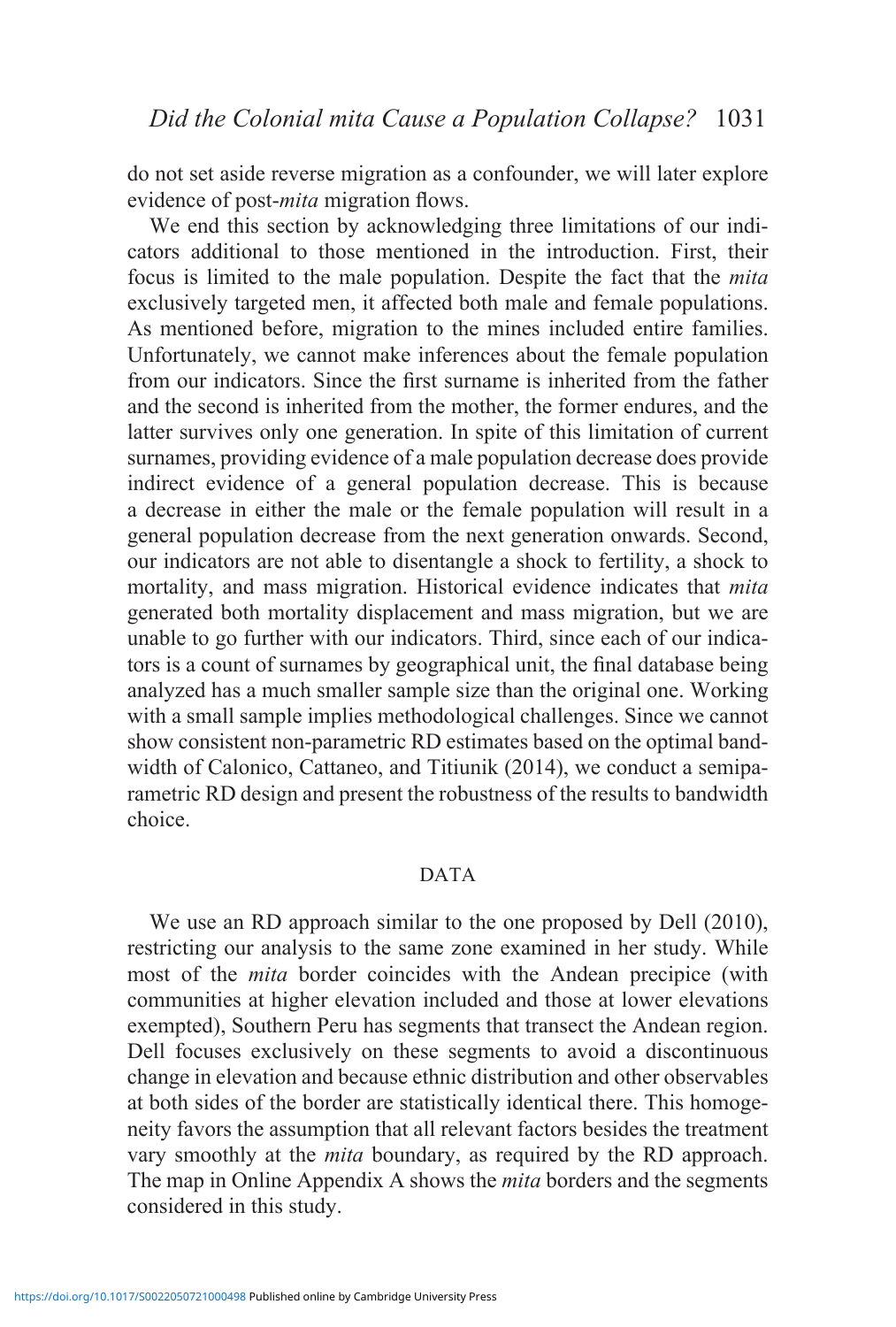Our district-level data is constructed from two sources (Carpio and Guerrero 2021). We employ the Peruvian Electoral Roll of 2011 (ER 2011) to construct the indicators explained in the previous section at the district level. The ER 2011 is the list of potential voters used during elections for President and Vice Presidents for the period 2011–2016, as well as for members of the Peruvian Congress. It contains the names, surnames, identification numbers, genders, and districts of residence of the voting population, regardless of whether they exercise their right to vote. The voting population is composed of all citizens aged 18 and older. We also use the data provided by Dell (2010),<sup>7</sup> which includes the list of *mita* and *non-mita* districts, their latitude and longitude, average altitude, average elevation, distance to the *mita* boundary, distance to the Potosí mine, and the distance to Huancavelica. We link both databases through the district names. The ER 2011 was provided by the National Office of Electoral Processes exclusively for the area under analysis, that is, the departments of Apurimac, Ayacucho, Arequipa, Cusco, and Puno. According to the National Registry of Identification and Civil Status, the number of Peruvians identified by an identification number has grown substantially in recent years, from a coverage rate of 62 percent in 2006 to 97 percent in 2011. Importantly, if we restrict the analysis to the population aged 18 and over, the coverage rate reaches 100 percent in 2010 (RENIEC 2011). This explains why we have selected ER 2011 from among the other Peruvian electoral rolls.

Peru follows the Hispanic naming convention. Individuals have two surnames: the first is inherited from the father (his first surname), the second is from the mother (her first surname). In contrast to females in Spain, who rarely modify their surnames when they marry, married females in Peru may voluntarily add their husband's surname to their own.8 This works by replacing their second surname with the first surname of their husbands preceded by the word "*de*," which means "of." From 2009 on, the procedure has implied maintaining their two surnames and adding their husbands', preceded by the word "*de*."9 In order to avoid any possible bias, we focus exclusively on the first surname (henceforth "surname"), which is not subject to any modification due to changes in marital status.

The ER 2011 provides information on the 1,383,523 inhabitants over the age of 18 in the 299 districts of analysis, with a total of 16,571 surnames

<sup>7</sup> Published on http://scholar.harvard.edu/dell/publications.

<sup>8</sup> Article 20 of the Peruvian Civil Code states "To the son correspond the first surname of the father and the first surname of the mother." Article 24 recognizes as a legal right of married women using their husband's name added to their own.

<sup>9</sup> For more details, see the following legal provision: Resolución Jefatural N*<sup>o</sup>* 370-2009-JNAC/ RENIEC.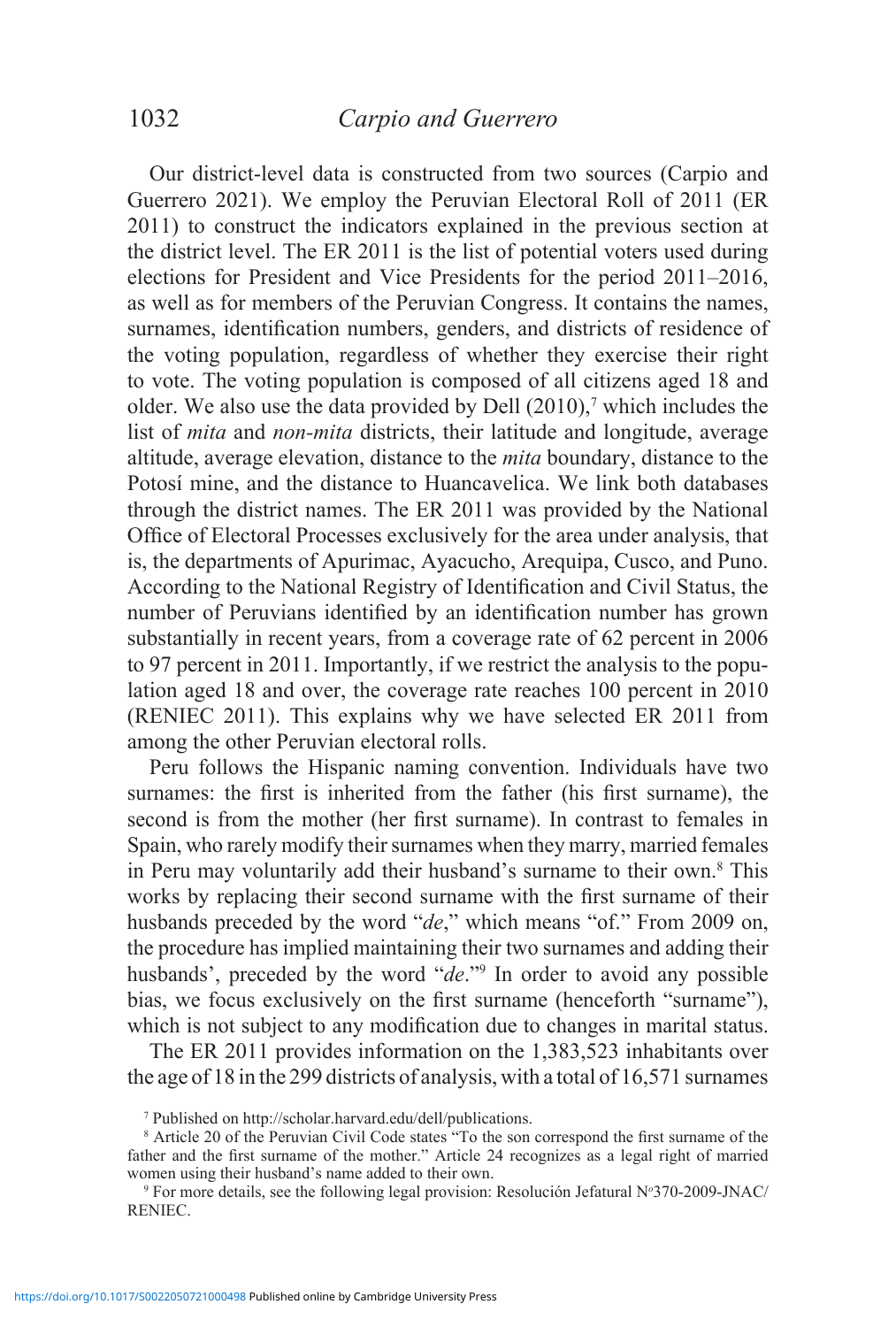

CLASSIFICATION OF THE ER 2011 SURNAMES

*Notes*: The Venn diagram presents the classification of the 16,571 surnames that appear in the ER 2011 (departments of Apurímac, Ayacucho, Arequipa, Cusco, and Puno) in accordance to the definitions of the conceptual framework. The figures represent the number of elements of each subset.

*Source*: Peruvian Electoral Roll of 2011.

represented. A small number of the most frequent surnames make up a large percentage of the population. The 10 most popular surnames account for around 18 percent of the names of the sample population. At the same time, a large number of low-frequency surnames are found among the population. Hence, as we will confirm later, distributions are heavily skewed to the right. This is a well-known feature of surname distribution (Guell, Rodríguez Mora, and Telmer 2014), observable after several generations have passed since their initial use.

We classify the set of 16,571 surnames according to the definitions of our conceptual framework. Figure 2 presents the results. We must go beyond the assumption of two areas to apply the definitions. The political organization of Peru consists of (in descending order): departments, provinces, and districts. The *mita* and the *non-mita* areas have, of course, several districts within them. We then propose two indicators according to the geographic scope of reference. The first is "districtexclusive surnames," the number of names found in only one district. For instance, the surname *Chancos* is found in the district of Huancapi in the Department of Ayacucho and is not found in any other district in the sample. In the dataset, 7,548 surnames are district-exclusive (46 percent). This indicator goes along with the objective of comparing districts close to the boundary, but it has the flaw of being sensitive not only to migration from a *mita* to a *non-mita* district but also to migration between *mita*  districts or between *non-mita* districts.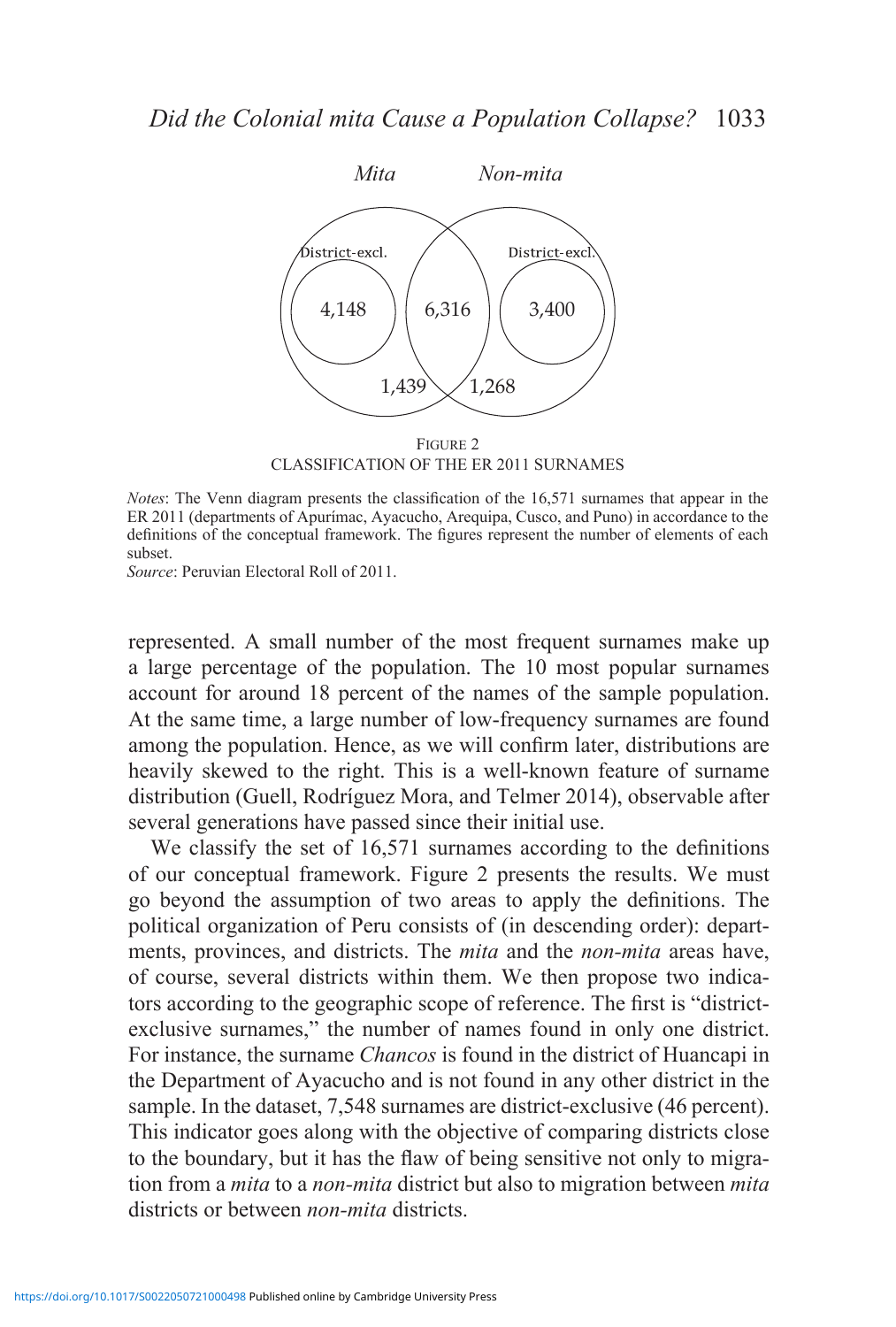# 1034 *Carpio and Guerrero*

The second indicator is "area-exclusive surnames," the number of names in a district that are exclusive to the area (*mita* or not) to which the district belongs. In other words, to be exclusive to a given area, a surname needs to be absent, not from any other district, but only from the other area. Consider, for instance, the case of the surname *Achapuma*, which is found in four *mita* districts (Juliaca, Sicuani, Mosoc Llacta, and Acopia), but it is not found in any *non-mita* district. In the dataset, 10,255 surnames are area-exclusive (62 percent) and 6,316 are common  $(38$  percent).<sup>10</sup> This second indicator is not sensitive to migration within areas. Notice that a district-exclusive surname is always an area-exclusive surname. In our examples, *Chancos* is an exclusive surname according to both definitions; *Achapuma* is an area-exclusive surname but not a district-exclusive surname. Table A.1 of Online Appendix A presents the 20 surnames with the largest population within each type (common, areaexclusive, district-exclusive) and area (*mita* and *non-mita*).

Once we classify every surname, we use the list of surnames located in each district to count them at the district level.

#### ESTIMATION FRAMEWORK

In order to examine the effect of *mita* on past population size, we apply an identification strategy very similar to that proposed by Dell (2010) but using our indicators as outcomes. This involves using an RD to exploit the discrete change at the boundary of the subjected region: communities on one side were forced to send parts of their adult male population to work in mines; communities on the other side were exempt. The treatment is a deterministic and discontinuous function of longitude and latitude. Hence, provided that *mita* and *non-mita* districts are comparable near the arbitrary boundary, differences in surnames today would indicate a change in the past population size. The equation to estimate is:

$$
m_{db} = \alpha + \gamma mit a_d + X'_d \beta + f(geographic location_d) + \phi_b + \epsilon_{db}, \quad (1)
$$

where  $m_{d\theta}$  is the surname indicator for district *d* along segment *b* of the *mita* boundary; *mita<sub>d</sub>* is a dummy equal to 1 if district *d* was included in *mita* and 0 otherwise;  $X_d$  is a vector of covariates, which includes weighted average elevation and slope of district *d*; *f* (*geographic location*<sub>*d*</sub>) is the RD polynomial, which controls for smooth functions of geographic location;

<sup>10</sup> We can define a surname as exclusive using a geographic location wider than the *mita* and *non-mita* areas of our sample. However, this can be misleading as such an indicator would reflect modern migration to large cities.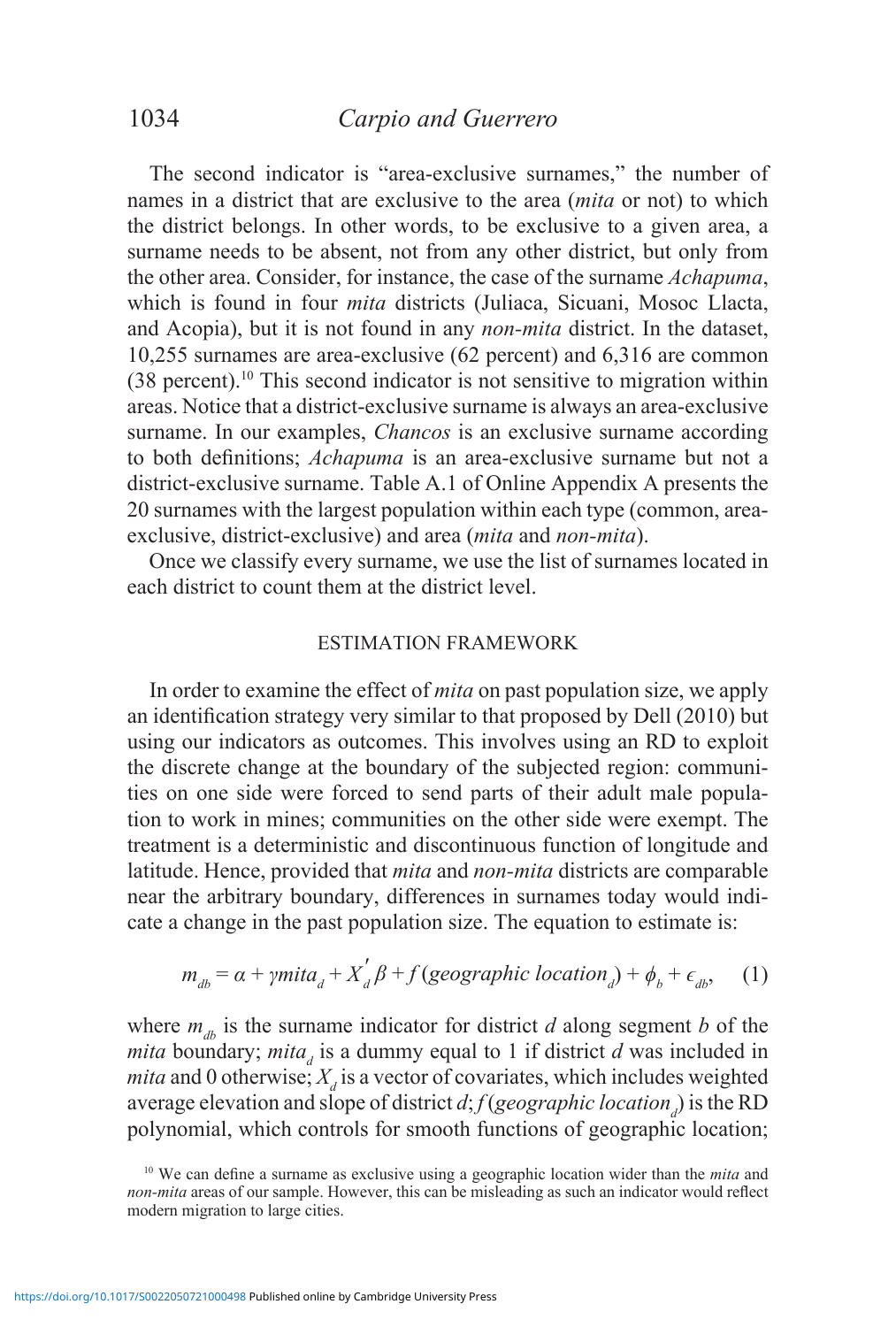and  $\phi$ <sup>*b*</sup> is a set of boundary fixed effects. The boundary has been divided into four equal-length segments *b*, and  $\phi$ <sup>*b*</sup> identifies which of these four is the closest to the capital of district *d*. This variable is used to compare observations in close geographic proximity. The parameter of interest is *γ*.

A semiparametric RD estimation is used to distinguish the effect of *mita*  from the smooth effects of geographic location.11 The sample is limited to districts within 100, 75, and 50 km of the *mita* boundary. In our baseline specification,  $f$  (*geographic location*<sub>*d*</sub>) is a quadratic polynomial of longitude and latitude that includes interactions with *mita*  $(x + y + x^2 + y^2 + xy)$ + *x* mita + *y* mita +  $x^2$  mita +  $y^2$  mita + *xy* mita). This polynomial differs from the one used by Dell (2010) in two respects. First, we use a quadratic polynomial rather than a cubic one. As Gelman and Imbens (2014) have argued, estimators based on cubic or higher-order polynomials are potentially misleading. Second, we introduce interactions with *mita* to avoid our results being driven by the stiffness of the polynomial. These interactions resemble the interaction between the forcing variable and the treatment variable in a one-dimensional RD design. This is the method of choice, and we will later subject it to several robustness checks. These exercises include presenting results with the identical polynomial used by Dell (2010).

The strategy requires districts just outside the boundary to be an appropriate counterfactual to those just inside of it. This requires that all relevant factors vary smoothly at the discontinuity. Dell (2010, pp. 1871–75) examines this assumption in four important dimensions, to the extent that the available data allows it. First, she considers geographical variables, analyzing elevation and slope, which determines climate and crop choice in Peru. The data cover all relevant districts. Second, she looks at ethnicity, comparing the current percentage of the population whose primary language spoken in the home is an indigenous one. The data come from a representative household survey. Finally, she examines *pre-mita*  population and economic variables, including the size and structure of the population, as well as local tribute rates and allocation of tribute revenues. The data come from the 1572 Census of Toledo, one year before the *mita*  enactment. The use of this census involves two problems. First, as with all colonial censuses, the colonial officials conducting the census had incentives to misrepresent actual counts. In the case of this particular census, this potential worry does not invalidate the use of an RD design because it was taken before the *mita* enactment. One can assume that incentives to defraud were similar on both sides of a border yet to be defined. Second, the data cover only a tiny fraction of the relevant districts. This certainly

<sup>11</sup> A nonparametric RD is not applied due to the small number of observations. See Imbens and Lemieux  $(2008)$ .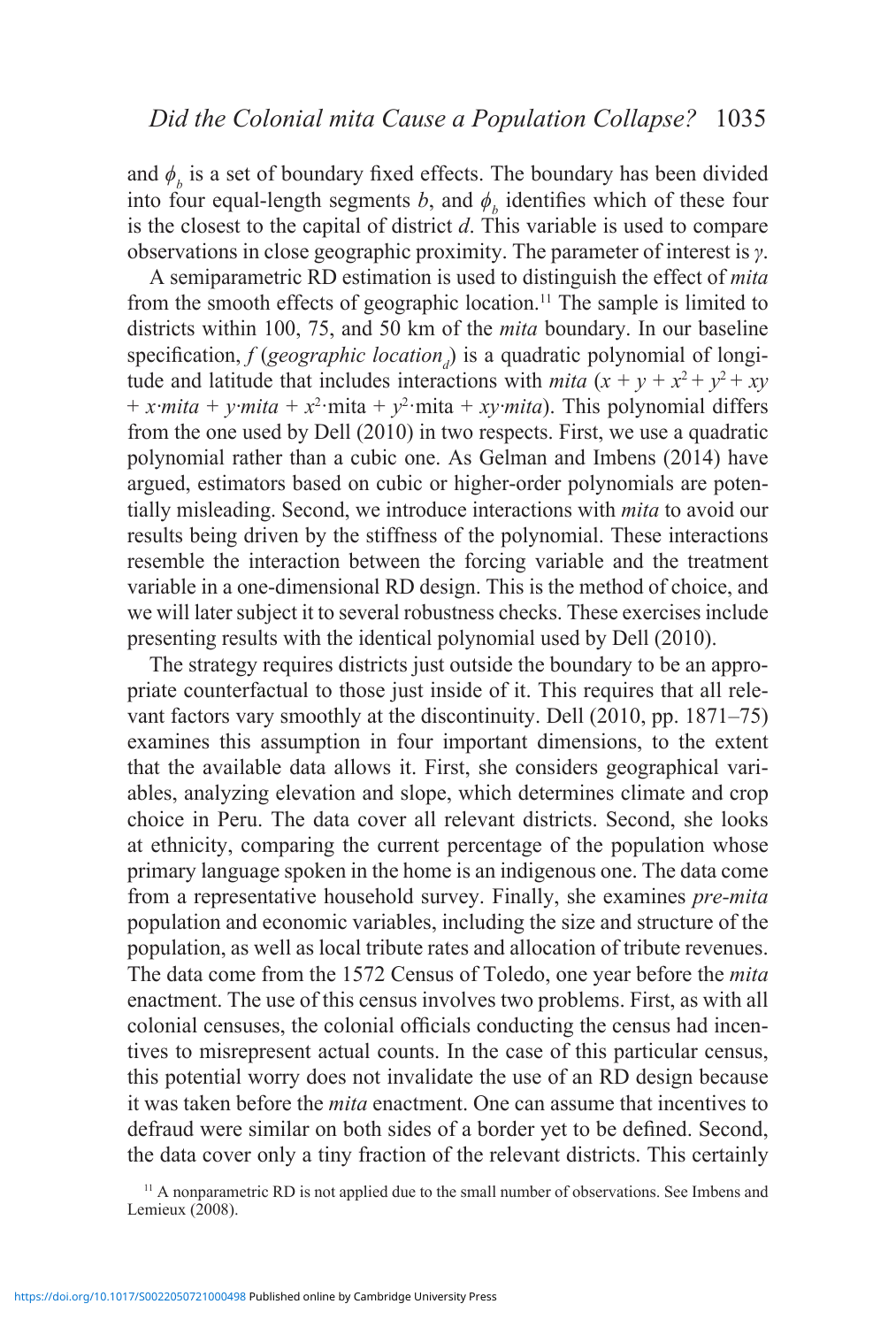calls into question its utility for testing whether the *mita* and *non-mita*  districts are comparable. We believe that, despite its serious limitations, this data is the best historical pre-*mita* source available.

Given the nature of our study, we focus our attention on the population and economic variables from the 1572 Toledo inspection. We want to corroborate, to the extent that the limited number of observations allow, that in 1572 treated and control groups had similar populations in terms of size, structure, and well-being. This will be *prima facie* evidence that the types of surnames (Spanish or Indigenous) were also similar. Table 2 presents the means of these variables by *mita* status and tests whether they are statistically different. The first three columns focus on observations that are 100 km from the *mita* boundary, while the following columns restrict the boundary to 75 and 50 km. The first row shows the size of the population. There are no significant differences between *mita* and *non-mita* districts before the enactment of the *mita*. <sup>12</sup> Rows 2 to 4 provide information on the population structure, with no significant differences seen in the rates of men, women, or boys. The fifth row of Table 2 shows the average tribute contributions per adult and finds no significant difference. This is the best available proxy for well-being. In addition, rows 6 to 9 present the relative share of the tribute revenues of the Spanish and Indigenous Mayors and find no significant difference. We provide this information to contrast contribution levels to Indigenous Mayors with those of the Spanish population, which includes nobility, priests/clergy, and judges.<sup>13</sup>

The context of recently assigned surnames and the lack of discontinuity in the population variables make it reasonable to assume that the pre*mita* distributions of surnames vary smoothly at the boundary between the *mita* and *non-mita* districts.

#### RESULTS

#### *Preliminary Evidence*

Table 3 provides summary statistics for the three proposed indicators. It presents the means of these variables by *mita* status and tests whether

<sup>&</sup>lt;sup>12</sup> One can argue that the differences are economically significant. However, notice that the mean of the past population is higher for *mita* districts than for *non-mita* districts, which, in the context of recently assigned surnames, would suggest that the past number of surnames was higher for the former than for the latter. This would not compromise our results because we find the opposite: current surnames are lower in *mita* districts than in *non-mita* districts.

<sup>&</sup>lt;sup>13</sup> Note that there are some small but significant differences between the share of tributes revenues received by the Spanish Nobility and Spanish Priests in *mita* and *non-mita* districts. We believe that this should not make any difference in the structure of surnames between these areas because surnames do not differ among the Spanish.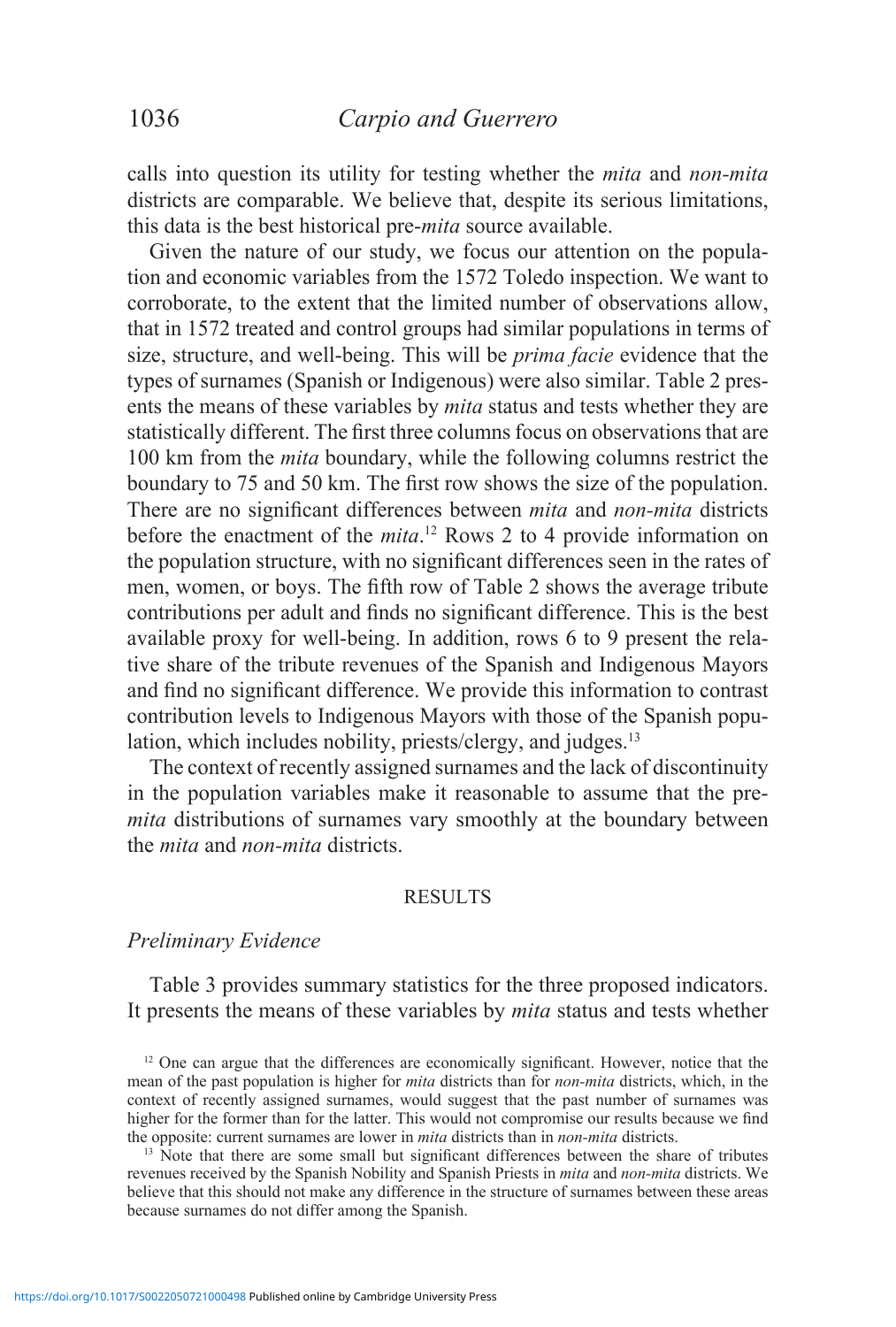|                           |                         | Bandwidth 100 |                       |        | Bandwidth 75 |                       |         | Bandwidth 50 |                       |
|---------------------------|-------------------------|---------------|-----------------------|--------|--------------|-----------------------|---------|--------------|-----------------------|
| Variable                  | Mita                    | Non-mita      | Diff                  | Mita   | Non-mita     | Diff                  | Mita    | Non-mita     | Diff                  |
| Population                | $\overline{7}$<br>4893. | 3349.02       | (1320.27)<br>1544.69  | 5443.8 | 3351.24      | (1567.33)<br>2092.57  | 4582.80 | 3025.83      | (1127.32)<br>1556.97  |
| Demographic structure     |                         |               |                       |        |              |                       |         |              |                       |
| $%$ Men                   | 0.26                    | 0.25          | (0.010)<br>0.006      | 0.25   | 0.25         | $(0.004$<br>$(0.007)$ | 0.25    | 0.24         | (0.008)<br>$0.008\,$  |
| % Women                   | 0.53                    | 0.55          | (0.013)<br>$-0.011$   | 0.54   | 0.55         | (0.009)<br>$-0.004$   | 0.54    | 0.56         | $-0.014$<br>(0.009)   |
| $\%$ Boys                 | 0.21                    | 0.20          | $(0.004$<br>$(0.007)$ | 0.20   | 0.20         | (0.007)<br>$-0.001$   | 0.21    | 0.20         | $(0.006$<br>$(0.007)$ |
| Tributes <sup>a</sup>     | $-1.6$                  | 1.60          | (0.018)<br>0.009      | 1.62   | 1.61         | (0.018)<br>0.013      | 1.63    | 1.60         | (0.020)<br>0.032      |
| Share of tribute revenues |                         |               |                       |        |              |                       |         |              |                       |
| % Spanish nobility        | 0.60                    | 0.64          | $-0.040**$<br>(0.016) | 0.60   | 0.64         | $-0.036**$<br>(0.017) | 0.62    | 0.63         | (0.014)<br>$-0.011$   |
| % Spanish priests         | 0.21                    | 0.19          | $0.019*$<br>(0.011)   | 0.22   | 0.19         | (0.011)<br>0.024      | 0.21    | 0.20         | (0.009)<br>0.006      |
| % Spanish justices        | $\overline{0}$ .        | 0.13          | (0.006)<br>0.007      | 0.13   | 0.12         | (0.007)<br>0.008      | 0.13    | 0.12         | (0.006)<br>0.003      |
| % Indigenous mayors       | 0.06                    | 0.04          | (0.010)<br>0.012      | 0.05   | 0.04         | (0.003)<br>0.003      | 0.04    | 0.04         | $-0.0004$<br>(0.003)  |
| Observations              | 63                      | $\frac{1}{4}$ |                       | 47     | 37           |                       | 35      | 30           |                       |

in means are in parentheses. Differences that are significantly different from zero are denoted by: \*\*\* *p <* 0*.*01, \*\* *p <* 0*.*05, \* *p <* 0*.*1. *a*

This variable is the natural logarithm of average tribute contributions per adult.

*Sources*: Data from Dell (2010). The original source is the 1572 census ordered by Viceroy Toledo.

"This variable is the natural logarithm of average tribute contributions per adult.<br>Sources: Data from Dell (2010). The original source is the 1572 census ordered by Viceroy Toledo.

# *Did the Colonial mita Cause a Population Collapse?* 1037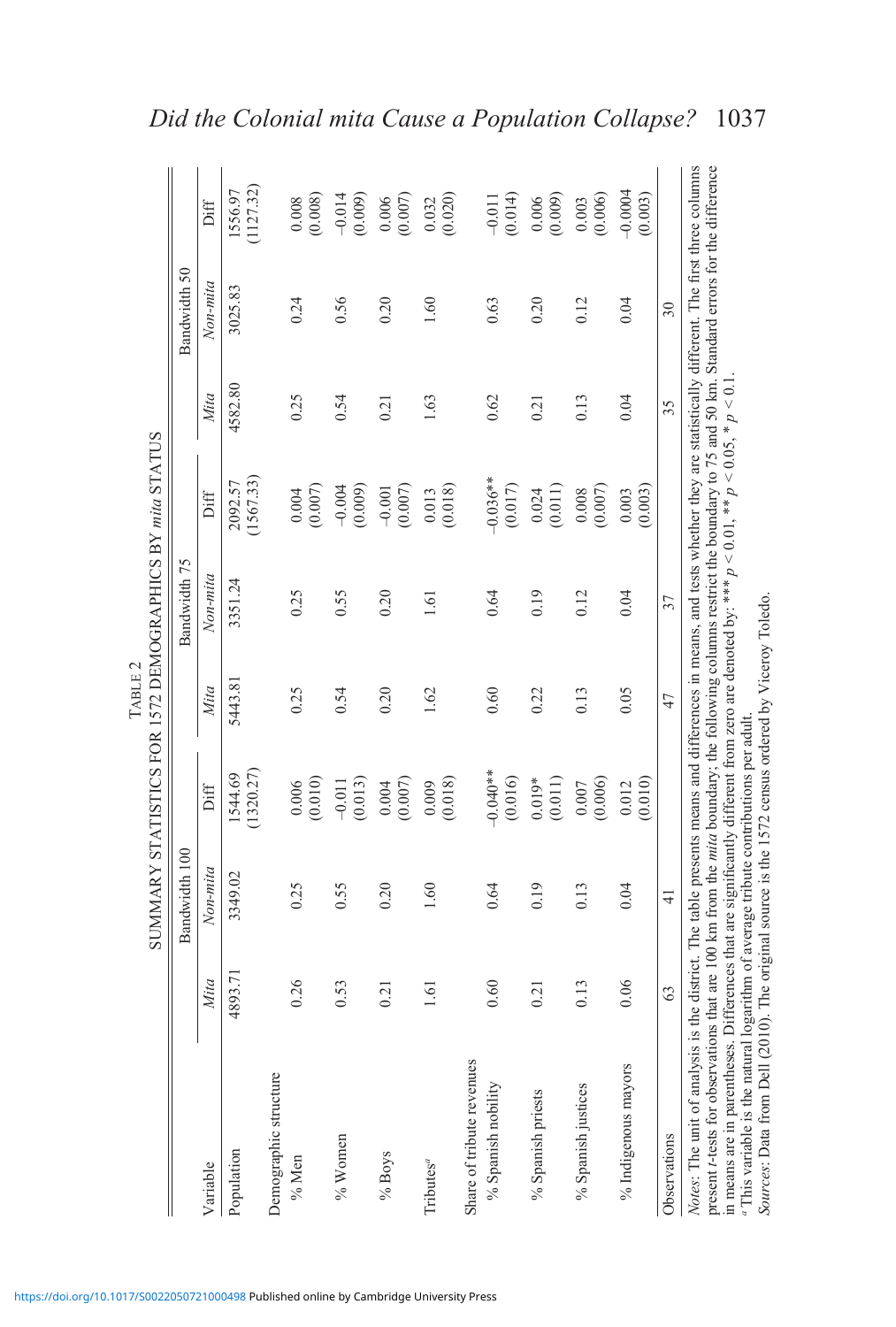|                                                                                                                                                                                                                                                                                                                                                                                                                                                                                                                                                                                                                                                                                                                                                                                                                                                             |      | SUMMARY STATISTICS FOR SURNAME INDICATORS BY mita STATUS |                     |      |              |                      |      |              |                       |
|-------------------------------------------------------------------------------------------------------------------------------------------------------------------------------------------------------------------------------------------------------------------------------------------------------------------------------------------------------------------------------------------------------------------------------------------------------------------------------------------------------------------------------------------------------------------------------------------------------------------------------------------------------------------------------------------------------------------------------------------------------------------------------------------------------------------------------------------------------------|------|----------------------------------------------------------|---------------------|------|--------------|----------------------|------|--------------|-----------------------|
|                                                                                                                                                                                                                                                                                                                                                                                                                                                                                                                                                                                                                                                                                                                                                                                                                                                             |      | Bandwidth 100                                            |                     |      | Bandwidth 75 |                      |      | Bandwidth 50 |                       |
| Variable                                                                                                                                                                                                                                                                                                                                                                                                                                                                                                                                                                                                                                                                                                                                                                                                                                                    | Mita | Non-mita                                                 | Diff                | Mita | $Non-mita$   | Diff                 | Mita | Non-mita     | Diff                  |
| Log number of surnames                                                                                                                                                                                                                                                                                                                                                                                                                                                                                                                                                                                                                                                                                                                                                                                                                                      | 5.49 | 5.66                                                     | $-0.18*$<br>(0.098) | 5.51 | 5.73         | $-0.21**$<br>(0.104) | 5.58 | 5.86         | $-0.28**$<br>(0.118)  |
| Log district-exclusive surnames <sup>a</sup>                                                                                                                                                                                                                                                                                                                                                                                                                                                                                                                                                                                                                                                                                                                                                                                                                | 2.37 | 2.54                                                     | (0.134)<br>$-0.17$  | 2.38 | 2.65         | $-0.27*$<br>(0.139)  | 2.49 | 2.81         | $-0.32**$<br>(0.157)  |
| Log area-exclusive surnames                                                                                                                                                                                                                                                                                                                                                                                                                                                                                                                                                                                                                                                                                                                                                                                                                                 | 3.05 | 3.22                                                     | (0.135)<br>$-0.18$  | 3.00 | 3.33         | $-0.32**$<br>(0.143) | 3.07 | 3.51         | $-0.43***$<br>(0.162) |
| Observations                                                                                                                                                                                                                                                                                                                                                                                                                                                                                                                                                                                                                                                                                                                                                                                                                                                | 205  | $\approx$                                                |                     | 164  | 85           |                      | 125  | 70           |                       |
| columns focus on observations that are 100 km from the <i>mita</i> boundary; the following columns restricts the boundary to 75 and 50 km. Standard errors for the<br>"This variable equals <i>In</i> (number of district-exclusive surnames + 1). This transformation in done to preserve the entire sample because some observations are<br>Notes: The unit of analysis is the district. The table presents means and differences in means, and tests whether they are statistically different. The first three<br>difference in means are in parentheses. Differences that are significantly different from zero are denoted by: *** $p < 0.01$ , ** $p < 0.05$ , * $p < 0.1$ .<br>equal to zero (seven obs. in the larger bandwidth, five and two in the subsequent bandwidths).<br>Sources: Peruvian Electoral Roll of 2011 and data from Dell (2010). |      |                                                          |                     |      |              |                      |      |              |                       |

|            |                                                  | l             |
|------------|--------------------------------------------------|---------------|
| $T$ ABLE 3 | STATISTICS FOR SURNAME INDICATORS BY mita STATUS | $\frac{1}{2}$ |
|            |                                                  |               |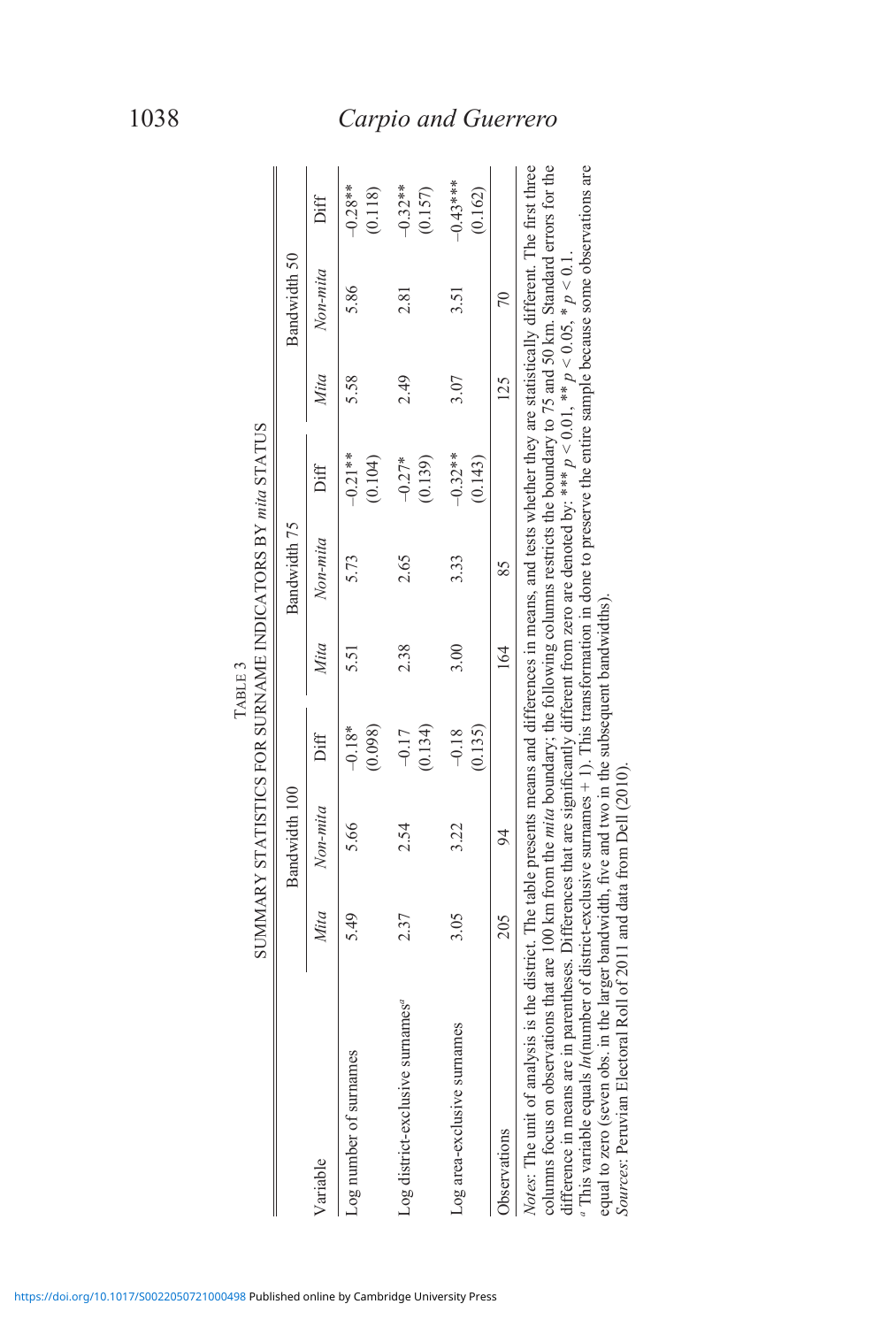the differences are statistically significant. Each of the three groups of three columns focuses on districts whose proximity to the *mita* boundary is 100 km, 75 km, and 50 km, respectively. The first row shows the logarithm of the number of surnames by the district. A significant negative difference exists between *mita* and *non-mita* districts, which increases as the analysis focuses on the districts nearer to the boundary, ultimately reaching 28 log points. The second row gives the logarithm of the number of exclusive surnames by the district. Again, the closer to the *mita* boundary, the larger the negative difference. At the smallest bandwidth, the number of district-exclusive surnames is 32 log points lower in the *mita* districts than in the *non-mita*, a difference that is statistically significant. The third variable presents the logarithm of the number of area-exclusive surnames, which follows a similar pattern. The negative difference between *mita* and *non-mita* reaches 43 log points for the districts closest to the boundary, which is also statistically significant.

We now examine the distribution of surnames by area. Panel A of Figure 3 shows density functions for the number of surnames separately for those falling inside and outside the *mita* area. It limits the sample to those districts within 50 km of the *mita* boundary. As anticipated in the data section, distributions are skewed to the right. The distribution of those districts subjected to *mita* shows a higher concentration in lower values than the distribution of those that are not. Panels B and C repeat this exercise, using the two definitions for the number of exclusive surnames as dependent variables. While the shift is small for districtexclusive surnames, it is larger for area-exclusive surnames.

The results of Table 3 and Figure 3 show, with simple statistical indicators, that *mita* is associated with differences in the number of surnames. It is comforting to see that these differences do not rely on the decisions we make for Equation (1) (i.e., RD polynomial, control variables). Note further that these differences widen as we approach the border. This suggests that the point estimates for  $\gamma$  in Equation (1) will be even larger. We now turn to the econometric analysis.

#### *Estimation Results*

Table 4 presents the main results of the econometric estimation: pointestimates for  $\gamma$  from Equation (1) and robust standard errors. Each horizontal panel of Table 4 corresponds to the natural logarithm of the three proposed indicators as dependent variables: number of surnames, number of district-exclusive surnames, and number of area-exclusive surnames. The columns correspond to three possible sub-samples: districts within 100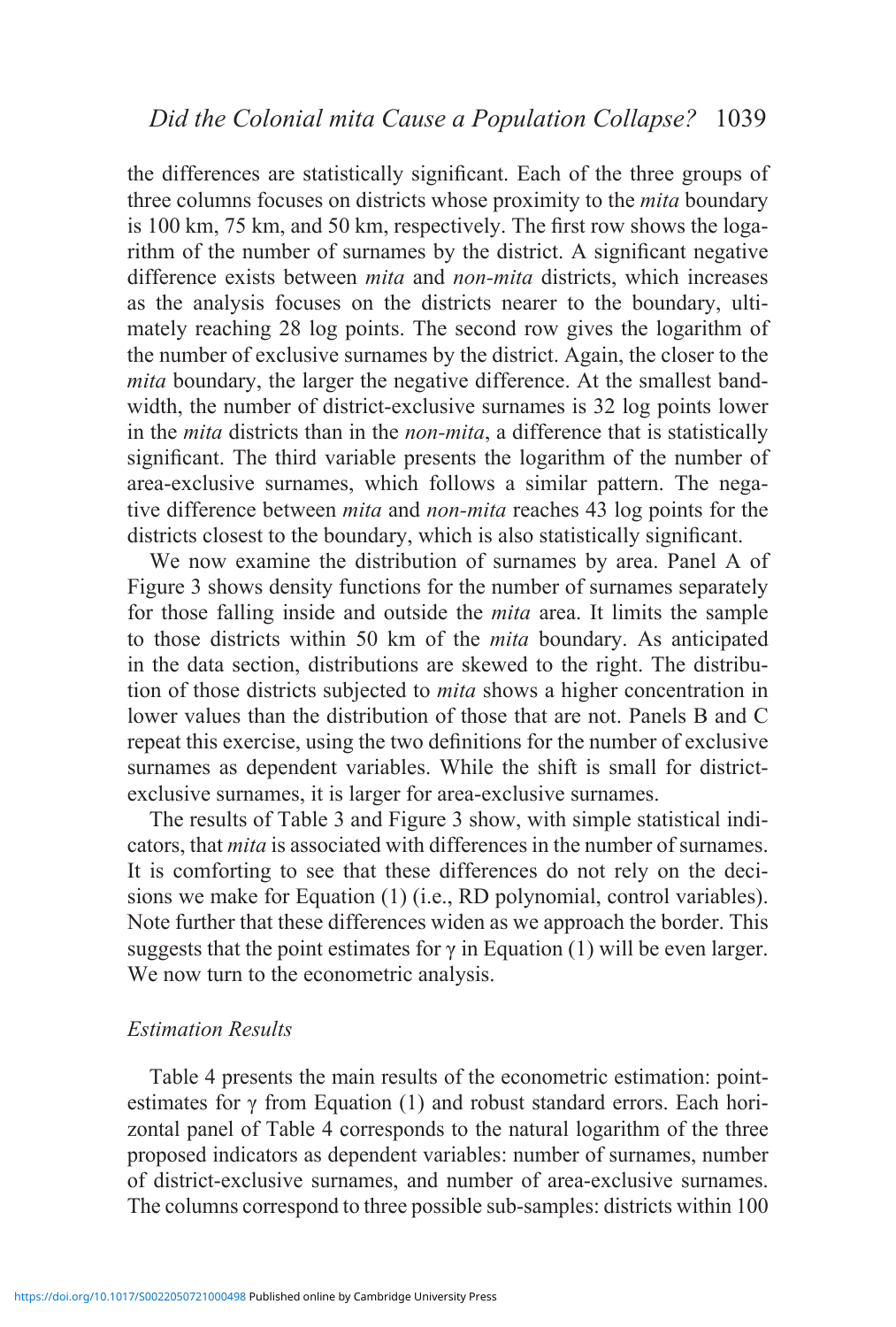

DENSITY ESTIMATES OF SURNAME INDICATORS BY *mita* STATUS

*Notes*: The unit of analysis is the district. The figure presents kernel density estimates for number of surnames, number of district-exclusive surnames, and number of area-exclusive surnames, respectively. It focuses on observations that are 50 km from the *mita* boundary. *Sources*: Peruvian Electoral Roll of 2011 and data from Dell (2010).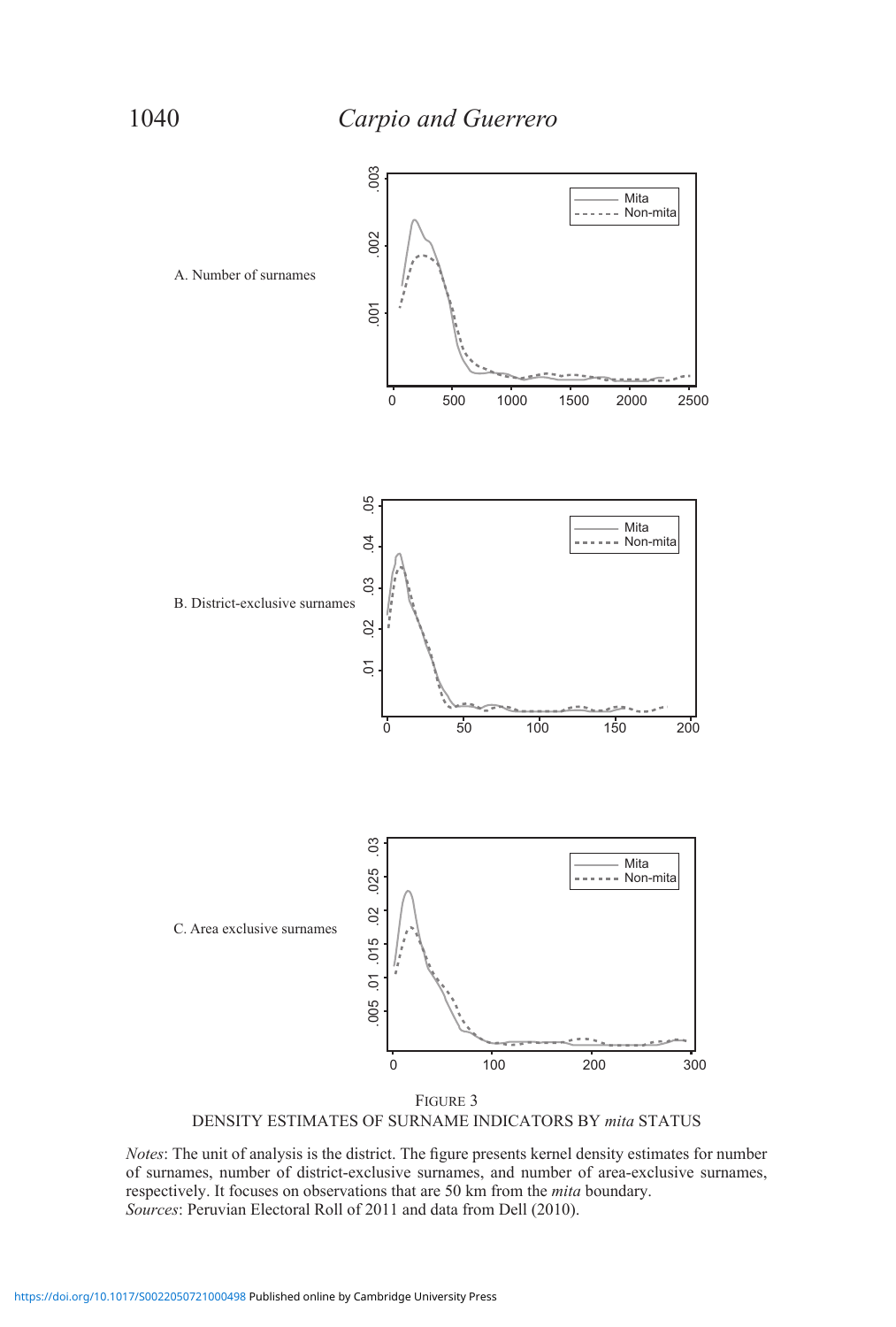|                                                 | Closeness to the <i>mita</i> Boundary |                        |                        |  |  |
|-------------------------------------------------|---------------------------------------|------------------------|------------------------|--|--|
|                                                 | $\leq 100$ km                         | $< 75 \text{ km}$      | $<$ 50 km              |  |  |
| A. Log number of surnames                       |                                       |                        |                        |  |  |
| Mita                                            | $-0.453***$<br>(0.172)                | $-0.429**$<br>(0.180)  | $-0.467**$<br>(0.192)  |  |  |
| B. Log district-exclusive surnames <sup>a</sup> |                                       |                        |                        |  |  |
| Mita                                            | $-0.732***$<br>(0.264)                | $-0.601**$<br>(0.276)  | $-0.647**$<br>(0.314)  |  |  |
| C. Log area-exclusive surnames                  |                                       |                        |                        |  |  |
| Mita                                            | $-0.974***$<br>(0.246)                | $-0.953***$<br>(0.261) | $-0.930***$<br>(0.299) |  |  |
| <b>Observations</b>                             | 289                                   | 239                    | 185                    |  |  |

TABLE 4 RD ESTIMATES OF THE *mita* EFFECT ON SURNAME INDICATORS

*Notes*: The unit of analysis is the district. All regressions are multidimensional RD using a quadratic polynomial of latitude and longitude that includes interactions with *mita*. All regressions include geographic controls and boundary segment fixed effects. Robust standard errors are in parentheses. Coefficients that are significantly different from zero are denoted by: \*\*\*  $p < 0.01$ , \*\*  $p < 0.05$ , \*  $p < 0.1$ .

*a* This variable equals *ln*(number of district-exclusive surnames + 1). This transformation in done to preserve the entire sample, because some observations are equal to zero (seven obs. in the larger bandwidth, five and two in the subsequent).

*Sources*: Peruvian Electoral Roll of 2011 and data from Dell (2010).

km, 75 km, and 50 km of the boundary. Following Dell (2010), we exclude Metropolitan Cusco from the main part of our analysis, the concern being that its current level of development may be determined by its status as the former capital of the Inca Empire. Metropolitan Cusco is composed of two *mita* and eight *non-mita* districts.<sup>14</sup> We will later provide results incorporating the ten Metropolitan Cusco districts back into the analysis.

The first row of Table 4 estimates that the *mita* districts have from 43 to 47 log points fewer surnames than the *non-mita* districts. The second row shows that the *mita* districts have from 60 to 73 log points fewer districtexclusive surnames than the *non-mita* districts. The third row shows that the difference in the number of exclusive surnames following the broader definition ranges from 93 to 97 log points. Note that for each variable, the point estimate remains stable as the sample is restricted to districts closer to the *mita* boundary. Moreover, the nine-point estimates are statistically significant at the 1 percent or 5 percent level. Table A.2 in Online Appendix A estimates the same specification as Table 4 but using a bootstrapping technique. The results are essentially the same when we use random resampling.

<sup>&</sup>lt;sup>14</sup> *Mita* districts: Lucre and Oropesa. *Non-mita* districts: Cusco, Ccorca, Poroy, San Jerónimo, San Sebastián, Santiago, Saylla, and Wanchaq.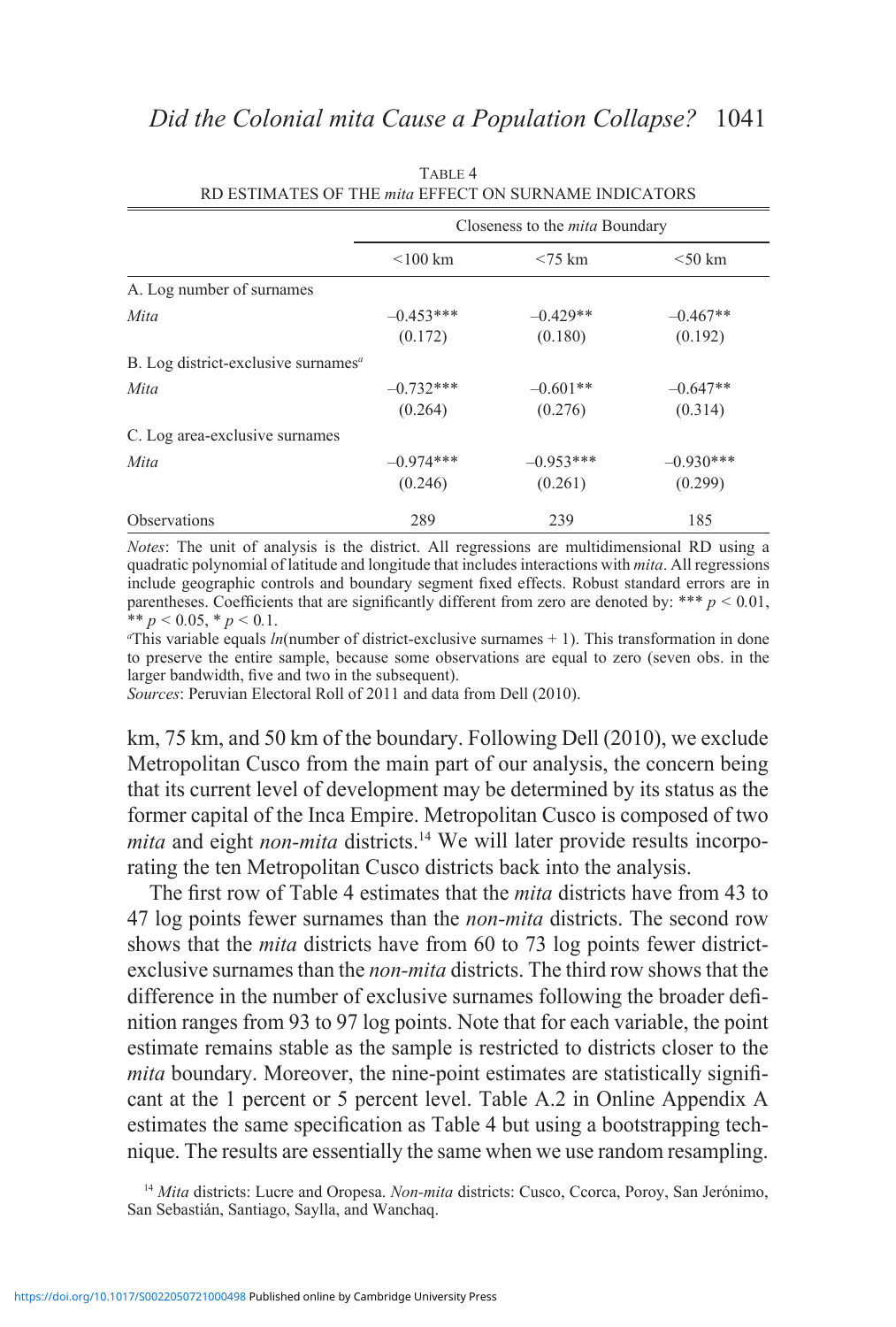# 1042 *Carpio and Guerrero*

In order to show our results graphically, we contrast the data values and the predicted values within a map of the area of study in Figure 4. There is one subfigure for each of our three indicators built from surnames. Every map includes the boundary dividing the territory: the intermediate zone is the *mita* area, while the upper and lower zones are the *non-mita* area. The data and predicted values are contrasted as follows. First, every map includes one dot for each district, and the color of this dot represents the data value. Each dot is located in the latitude and longitude of the district capital, but its color represents the data value for the whole district. Second, every map includes a background that shows predicted values. The background is a finely spaced grid of latitude and longitude, where the color of every tiny square represents the predicted value from Equation (1) using our baseline specification. Figure 4 is useful for two reasons: First, we can assess how our equation fits the actual values by comparing the color of the dots and the color of the closest background; second, we can observe the discontinuity by contrasting the shades inside and outside the *mita*  boundary. Notice that this contrast is sharper in the northern than in the southern boundary, which is probably due to the smaller size of the pre*mita* population in the northern zone.<sup>15</sup> We do not pursue this interesting heterogeneity any further due to our small number of observations.

Table 4 and Figure 4 confirm econometrically what Table 3 and Figure 3 suggest, that is, that *mita* introduced important differences in the number of surnames and the number of exclusive surnames. This confirms quantitatively that *mita* caused a population collapse in the subject area. We will later show that these results are robust to a series of tests.

We have recognized from the beginning that, although our methodology provides evidence of the existence of a population decline in the past, it does not give an exact estimator of that decline. However, it is possible to obtain a rough estimate for the lower bound of the decline. The population difference between the *mita* and *non-mita* areas caused by this colonial institution would exceed 47 log points, which corresponds to the smallest bandwidth in Table 4.

#### WHEN DID THIS HAPPEN?

The RD design applied on surname indicators has shown that the *mita*  caused a past population decline, but it cannot ascertain when it took place. On the one hand, the population gap may have originated during

<sup>&</sup>lt;sup>15</sup> The Census of 1572 shows that the number of indigenous men between 18 and 50 years old per district was 652 in 65 districts near the northern border with available information, and 1,063 in 44 districts near the southern border.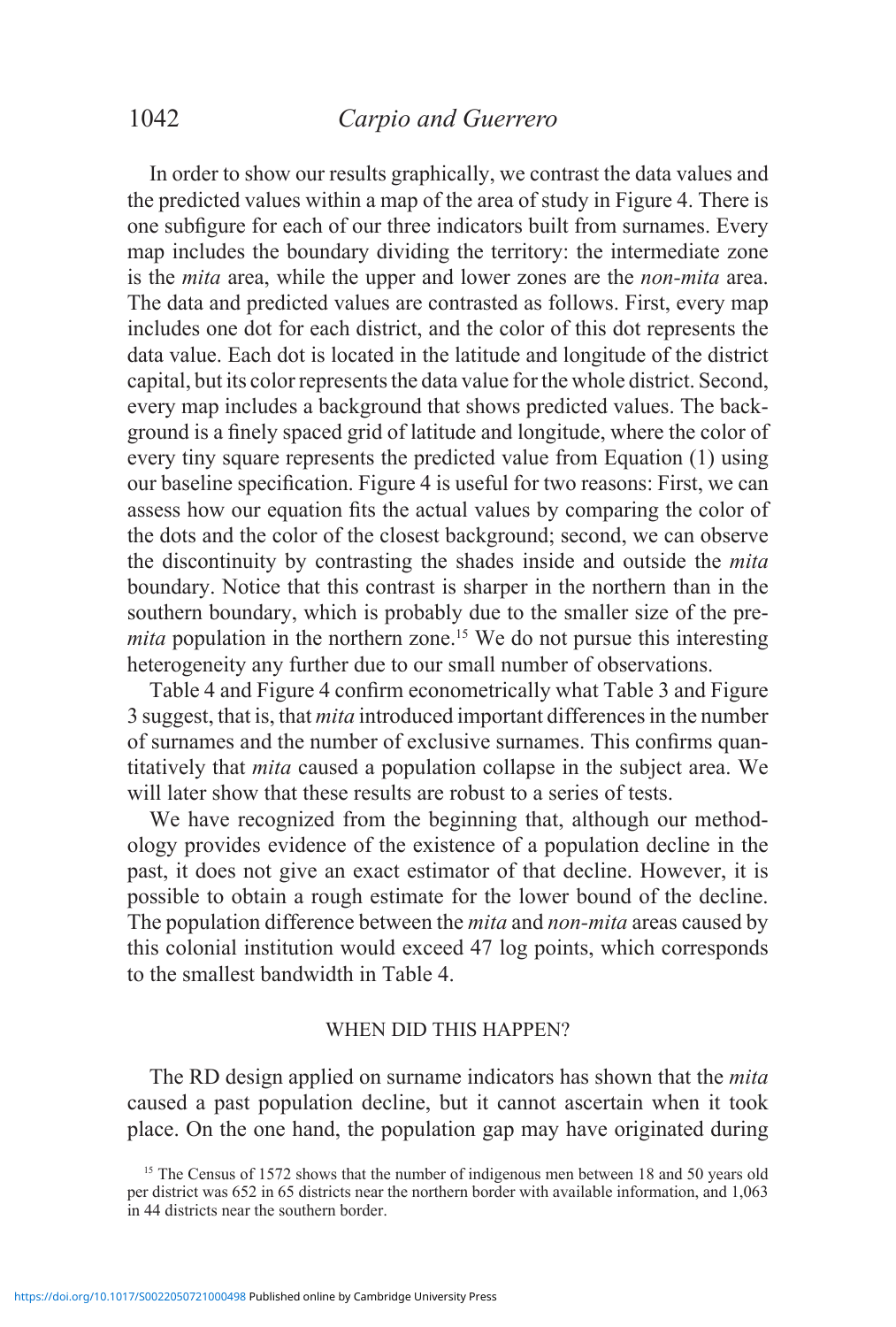

Figure 4 MAP OF THE AREA OF STUDY WITH DATA AND PREDICTED VALUES OF SURNAME INDICATORS

*Notes*: The unit of analysis is the district. Panels A, B, and C show maps for number of surnames, number of district-exclusive surnames, and number of area-exclusive surnames, respectively. Every dot is located in the latitude and longitude of the capital of one district. The color of the dot represents the data value of the district. The background shows predicted values from Equation (1) using our baseline specification. The white area corresponds to the excluded districts contained by Metropolitan Cusco, the former capital of the Inca Empire. *Sources*: Peruvian Electoral Roll of 2011 and data from Dell (2010).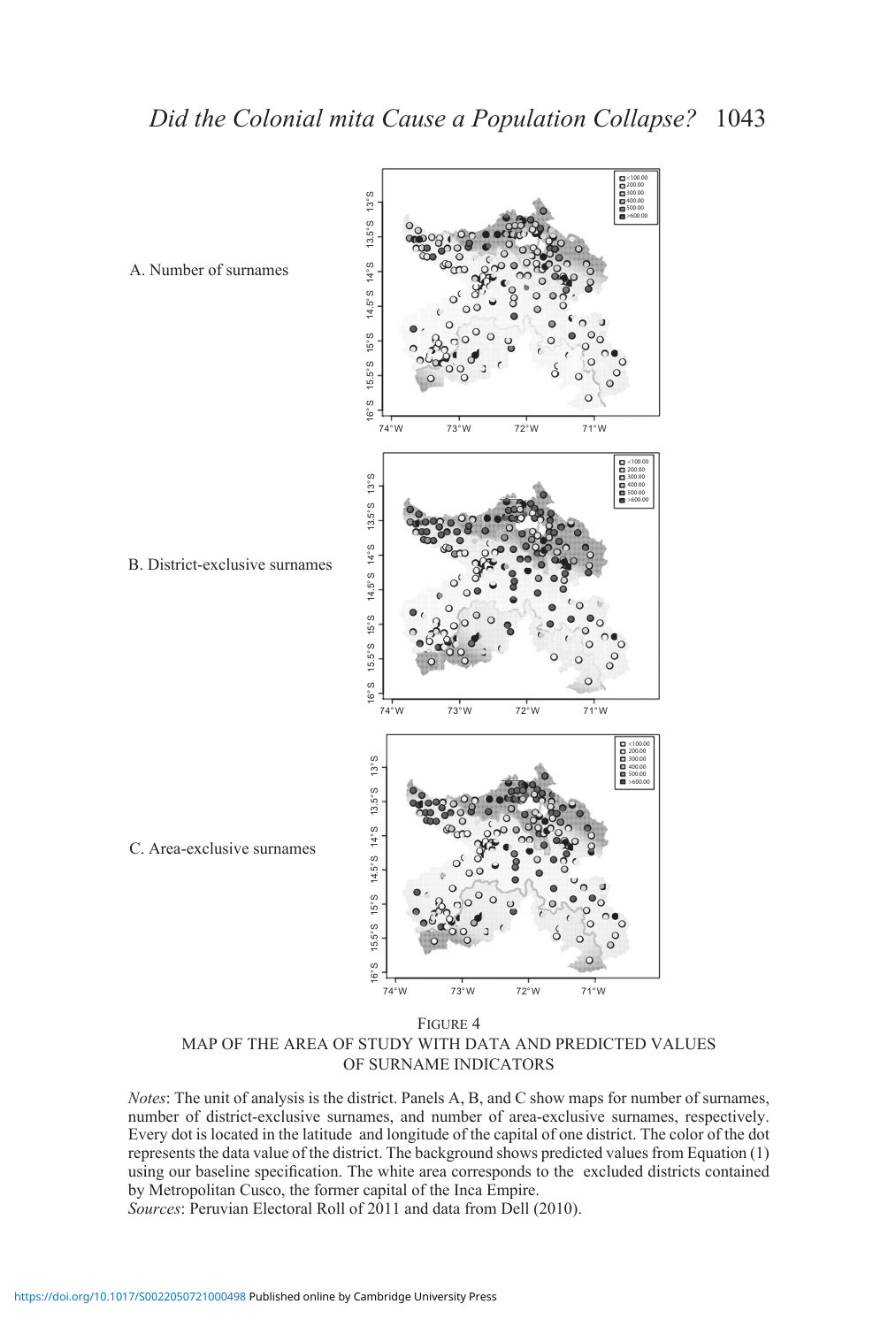the years *mita* was in force (between 1573 and 1812) as a direct consequence of its enactment. This hypothesis is favored by the fact that to have an effect on the surname indicators, mortality and most migration flows must occur when the number of people per surname is low. On the other hand, *mita* may have first generated the underdevelopment of the *mita* area, and then this inequality could have generated higher emigration and lower immigration in the *mita* area after 1812. A reason to explore this hypothesis is that our indicators are not insensitive to some relatively recent migration flows.

Historical evidence suggests that population movements in the Republican era were small in scale, especially if we compare them with those that followed *mita*. Along similar lines, Dell (2010) provides aggregate statistical evidence in favor of similar patterns of migration between the *mita* and *non-mita* areas from 1812 on, which is crucial to defending the RD assumption of no selective sorting across the border. Dell computes district-level population correlations from population censuses, separately for *mita* and *non-mita* districts. Consistent with a constant aggregate population distribution, the pair of correlations from 1876 to 1940 are high and similar, as are the pair from 1940 to 1993.

We go one step further here, also presenting microeconometric evidence. We include additional data to analyze post-*mita* migration flows. We want to know whether *mita* relates to higher emigration and lower immigration at any point after 1812. We will obtain no statistically significant differences. This is supportive evidence that the substantial change in population size we report should have occurred during *mita*.

#### *Japanese Migration*

Peru was the first Latin American country to accept immigrants from Japan. We access official data concerning the first 18,727 Japanese immigrants, who arrived between the years 1899 and 1941. The data are taken from the "Pioneers" project, promoted jointly by the Japanese Peruvian Association and the Japan International Cooperation Agency. It includes name, surname, prefecture of origin, ship name, and date of arrival.

We build two complementary indicators. The first is "District with a Japanese surname," a dummy equal to one if the district has at least one surname also present in the database of initial Japanese immigrants. The average is 0.43 for this variable, that is, 43 percent of the sample districts have at least one Japanese surname. The second is "Number of Japanese surnames," the number of surnames within each district that are also present in the referred database. The average is 0.85. Hence, while the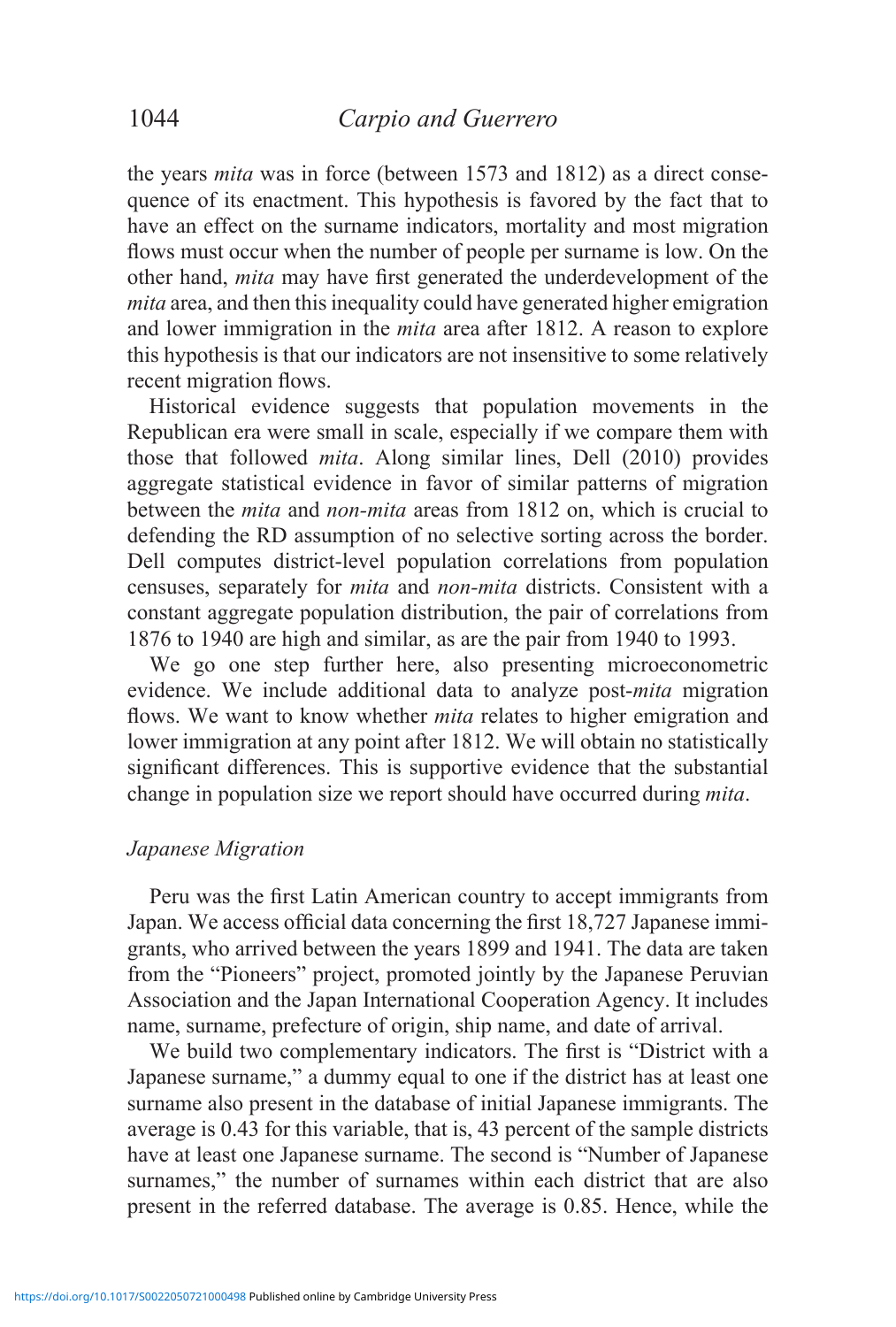|                                                    |             | Closeness to the <i>mita</i> Boundary |            |
|----------------------------------------------------|-------------|---------------------------------------|------------|
|                                                    | $<$ 100 km  | $<$ 75 km                             | $<$ 50 km  |
| A. District with a Japanese surname                |             |                                       |            |
| Mita                                               | 0.206       | 0.240                                 | 0.250      |
|                                                    | (0.174)     | (0.175)                               | (0.181)    |
| B. Log number of Japanese surnames <sup>a</sup>    |             |                                       |            |
| Mita                                               | 0.156       | 0.188                                 | 0.188      |
|                                                    | (0.173)     | (0.171)                               | (0.183)    |
| C. Log number of out-migrants to Lima <sup>a</sup> |             |                                       |            |
| Mita                                               | $-0.040$    | 0.075                                 | 0.168      |
|                                                    | (0.413)     | (0.408)                               | (0.422)    |
| D. Current immigration rate                        |             |                                       |            |
| Mita                                               | 0.016       | $-0.241$                              | $-0.377$   |
|                                                    | (1.787)     | (1.821)                               | (1.430)    |
| E. Current out-migration rate                      |             |                                       |            |
| Mita                                               | $-0.037$    | 0.495                                 | 0.995      |
|                                                    | (1.675)     | (1.794)                               | (2.512)    |
| F. Log population size                             |             |                                       |            |
|                                                    | $-0.592***$ | $-0.542**$                            | $-0.626**$ |
|                                                    | (0.222)     | (0.235)                               | (0.249)    |
| Observations                                       | 289         | 239                                   | 185        |

Table 5 RD ESTIMATES OF THE *mita* EFFECT ON *post-mita* MIGRATION INDICATORS

*Notes*: The unit of analysis is the district. All regressions are multidimensional RD using a quadratic polynomial of latitude and longitude that includes interactions with *mita*. All regressions include geographic controls and boundary segment fixed effects. Robust standard errors are in parentheses. Coefficients that are significantly different from zero are denoted by: \*\*\*  $p < 0.01$ , \*\*  $p < 0.05$ , \*  $p < 0.1$ .

*a* These variables equal  $ln$ (variable  $+ 1$ ). This transformation in done to preserve the entire sample because some observations are equal to zero.

*Sources*: "Pioneers" project of the Japanese Peruvian Association, 2007 Peru Census, Peruvian Electoral Roll of 2011, and data from Dell (2010).

Japanese migrants did not settle in large numbers in the Southern Andes (intensive margin), they managed to cover a good portion of its districts (extensive margin).

We then apply the same estimation of the previous section using these variables as outcomes. The first and second rows of Table 5 present the results. We find no evidence of a significant *mita* effect in the three possible sub-samples: districts within 100 km, 75 km, and 50 km of the boundary, respectively. One might argue that, even though there is no statistical significance, the estimators are still quite large. This is true, but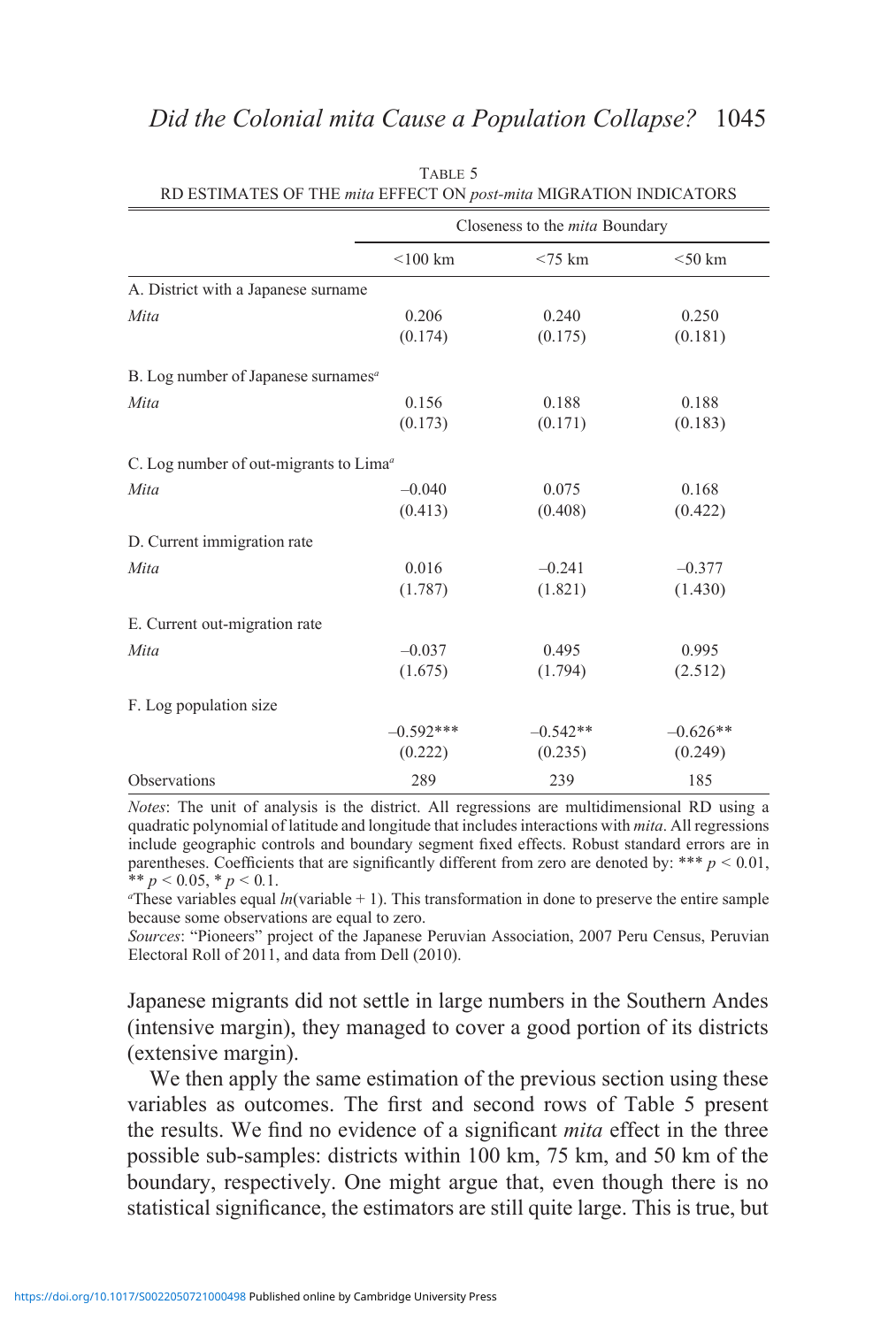note that the point-estimates are positive. This is not compatible with less immigration to the *mita* area due to its underdevelopment.

We complement this result with Table A.3 in Online Appendix A, which presents the means for the two variables by *mita* status for different bandwidths. This evidence is also incompatible with less immigration to *mita* districts.

#### *Internal Migration*

For a long time after the end of Spanish rule, Peru did not experience any sizable internal migratory movements or population declines. Internal migration maintained low levels until 1950 when economic opportunities prompted farmers and villagers started to migrate to large urban communities (Martínez 1980; León 1980). Urban development was directed mainly towards the coast and especially to the capital, Lima. This process substantially increased after two events. First, the military regime of 1968–1975 contributed to the impoverishment of rural areas. Second, terrorism in Peru forced thousands of people to abandon their rural hometowns during the decade of 1980. This migration wave gradually ended, lasting until the end of the twentieth century. Today, a modest degree of internal migration flows from rural areas to mid-sized cities, not just to the coast or the capital.

We want to observe whether the rural-to-urban migration process, which took place roughly from 1950 to 2000, varied across the *mita*  boundary. We use the 2007 Peru Census, conducted by the *Instituto Nacional de Estadística e Informática*. We construct a rough proxy for the out-migration ratio by comparing the current district of residence and the district of residence of the mother when the individual was born. We obtain an average of 199 for this variable. Table 5 shows that the point estimate varies greatly from sample to sample:  $-0.040, 0.075,$  and 0.168 for districts within 100 km, 75 km, and 50 km of the boundary, respectively. None of these are statistically significant. We interpret this as a lack of evidence of a larger migration to Lima from the *mita* districts than from the *non-mita* in the twentieth century. We go further on internal migration to observe whether it varies across the *mita* boundary in the twenty-first century. We construct proxies for current immigration and out-migration ratios by comparing the districts of residence today and five years ago. We obtain an average of 2.7 percent for the former and 4.7 percent for the latter. Panels D and E of Table 5 show that the point estimates are relatively small, and in any case, not statistically significant.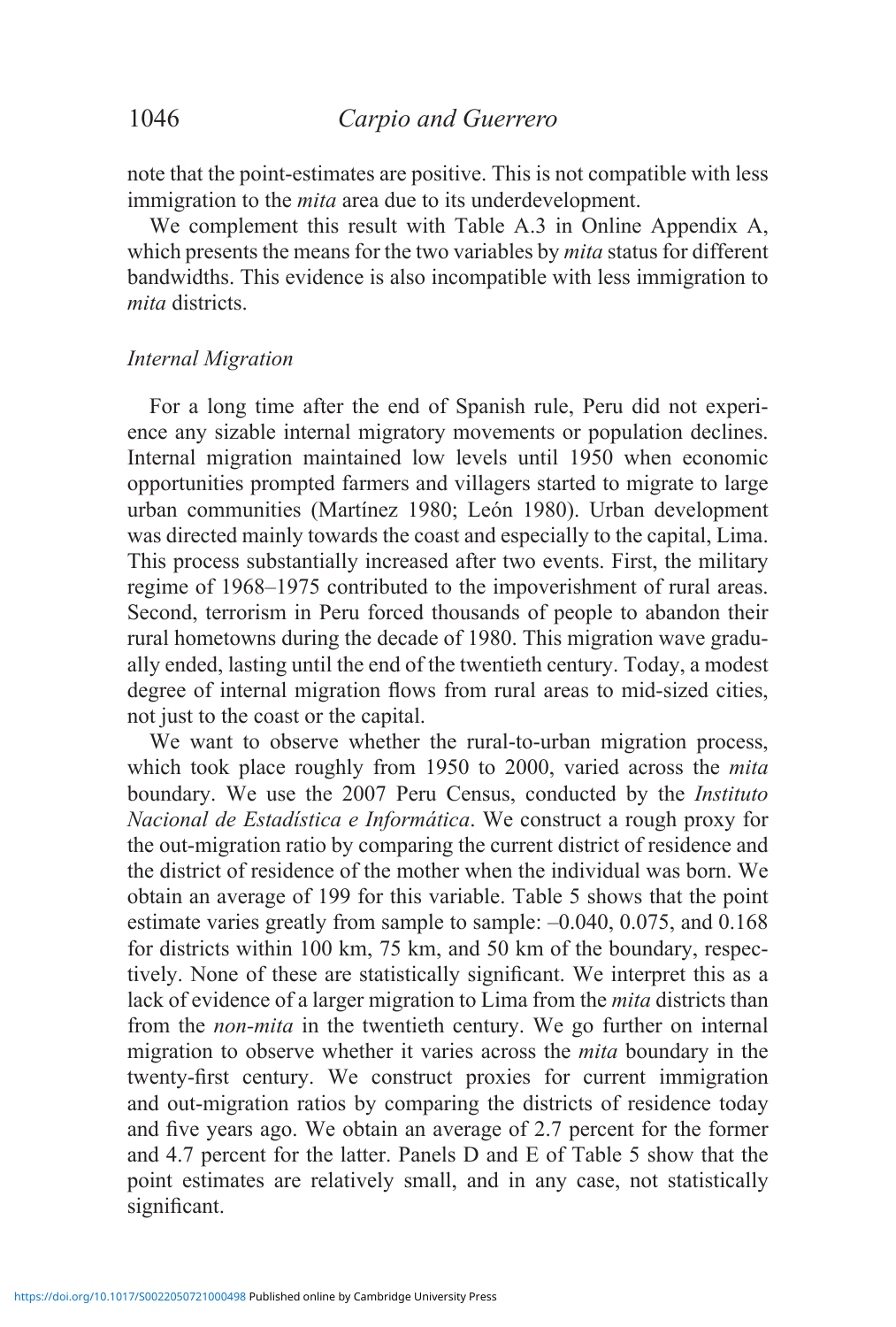Online Appendix A explains the construction of these internal migration variables in detail. Table A.3 in this Online Appendix presents averages for these variables by *mita* status.

#### *Current Population Size*

We have shown that the *mita* opened a substantial gap in past population size between the subjected and no subjected districts; we have also provided suggesting evidence that this change took place during the lifetime of *mita*. A final natural question concerns what happened afterward. In particular, did this affect endure or fade away? Table A.3 in Online Appendix A presents the means of the number of people in the electoral roll (recall that it includes population aged 18 years and over) by *mita*  status. The differences are small and not statistically significant. We also estimate Equation (1) but using this number as the dependent variable. The last row of Table 5 estimates that the *mita* districts have from 54 to 63 log points fewer individuals than the *non-mita* districts. The point estimate remains stable as the sample is restricted to districts closer to the boundary. The evidence then suggests that the gap caused by *mita* in past population size managed to persist over time. In terms of the four scenarios described in our conceptual framework, the empirical evidence points to Scenario 1 as most likely.16

#### ROBUSTNESS TESTS

We have performed a number of robustness exercises. This section briefly presents their objectives and the results. Online Appendix A explains them in detail.

We have assumed similarity in population structure between subject and control regions pre- and post-*mita*. We then try to determine whether this assumption can be independently supported by other empirical evidence. First, while Table 2 already presents summary statistics on demographic and fiscal variables, we now estimate Equation (1) using them as dependent variables. Second, in order to address specific concerns about the comparability of treated and control districts, we estimate Equation (1) using different samples: we include the districts of Metropolitan Cusco,

<sup>&</sup>lt;sup>16</sup> One might argue that the differences in the surname indicators we report relate to the difference in current population size. Our conceptual framework, consistent with the GW branching process, shows that the surname indicators do not have a fixed relationship with population size, neither over time nor between localities. Nonetheless, we later examine the robustness of our results to the introduction of current population size as a control variable. Even comparing equally-sized districts, the differences remain the same.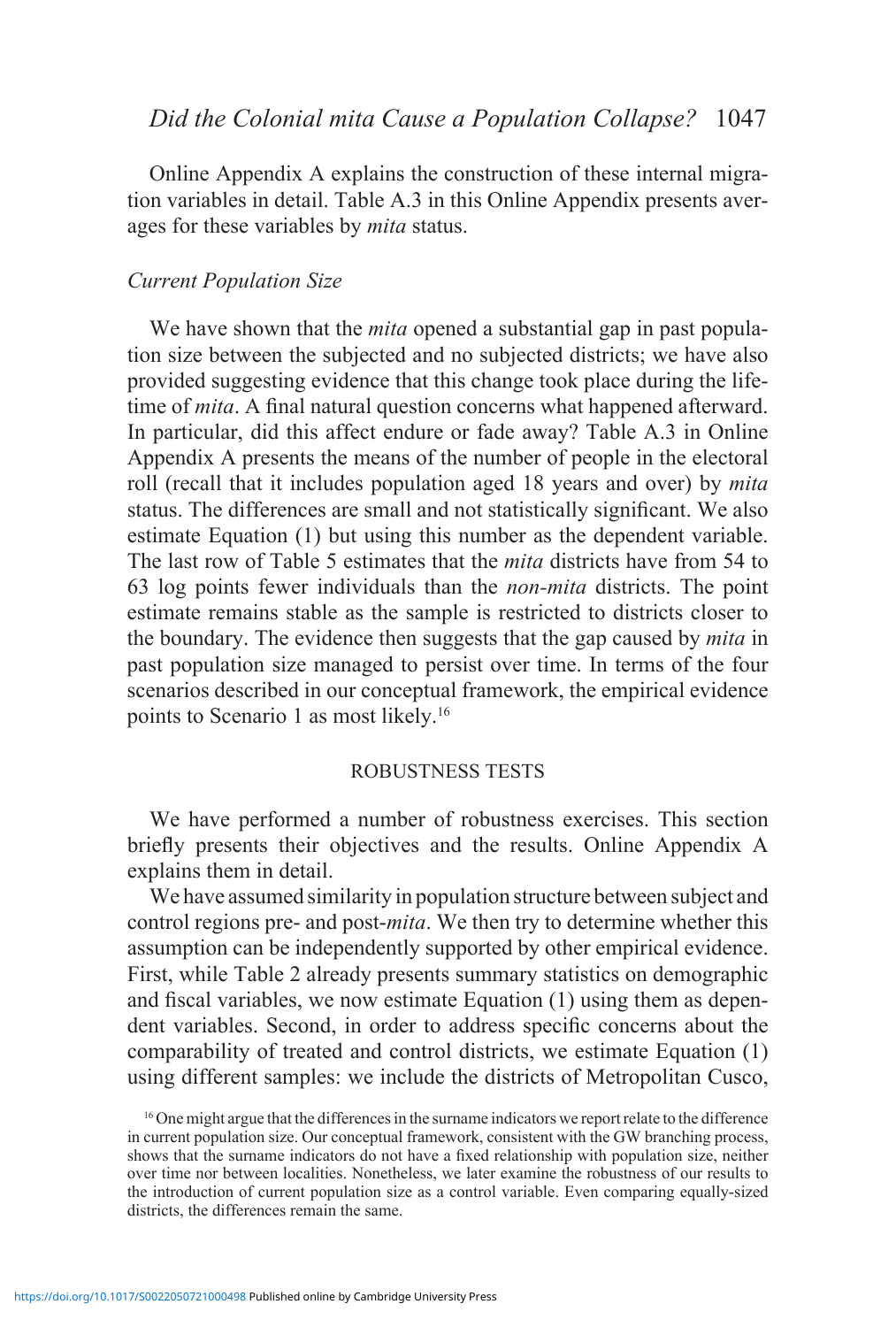exclude the Inca states, and exclude districts whose *mita* boundaries coincide with rivers.

We also determine whether our most important results are sensitive to the particular bandwidth we have chosen. Rather than focus on our baseline proximity bandwidths of 50, 75, and 100 kilometers distance to the *mita* boundary, we show how our estimates change when we consider bandwidths of 30 to 100 kilometers in intervals of 5.

We examine robustness to the particular specifications we have used. First, we use different specifications of the RD polynomial *f* (*geographic location<sub>d</sub>*), including linear and cubic polynomials, as well as the three baseline specifications used by Dell (2010). Second, we use different polynomials of elevation and slope, our main control variables. Third, we introduce two additional control variables: the distance to the Potosí mine, because this was a criterion for the assignment of *mita* and likely a determinant of out-migration, as well as current population size in order to compare districts of the same population size.

Overall, the sign and the size of the effects seem to be very stable to different bandwidths, different samples, and control variables. When we test the RD polynomial  $f$  (*geographic location*<sub> $d$ </sub>), the size of these effects may change (but not the sign). We believe this is related to the small number of observations used in all our regressions. The shortage of observations, which also prevented us from developing a non-parametric estimation, is one of the most important limitations in the development of our strategy.

#### **CONCLUSIONS**

One of the most representative mental images of the domination of the Spanish crown over the American colonies is that of galleons filled with gold and silver crossing the oceans from Peru to the port of Seville. The exploitation of minerals in the Americas was possible thanks to the forced labor systems imposed by the Spanish crown, of which the *mita* is a prominent example. Subjecting a significant portion of the indigenous people to this system certainly came at a cost. The decimation of the native-born male population in the subject area was arguably the first, in terms of both time and importance. The qualitative evidence regarding this phenomenon is abundant, but producing quantitative evidence has proved elusive because of the unreliability of colonial population counts, the result of fraudulent manipulation by colonial officials. We provide quantitative evidence that *mita* did cause a population collapse. We exploit the fact that the aboriginal population of Peru received surnames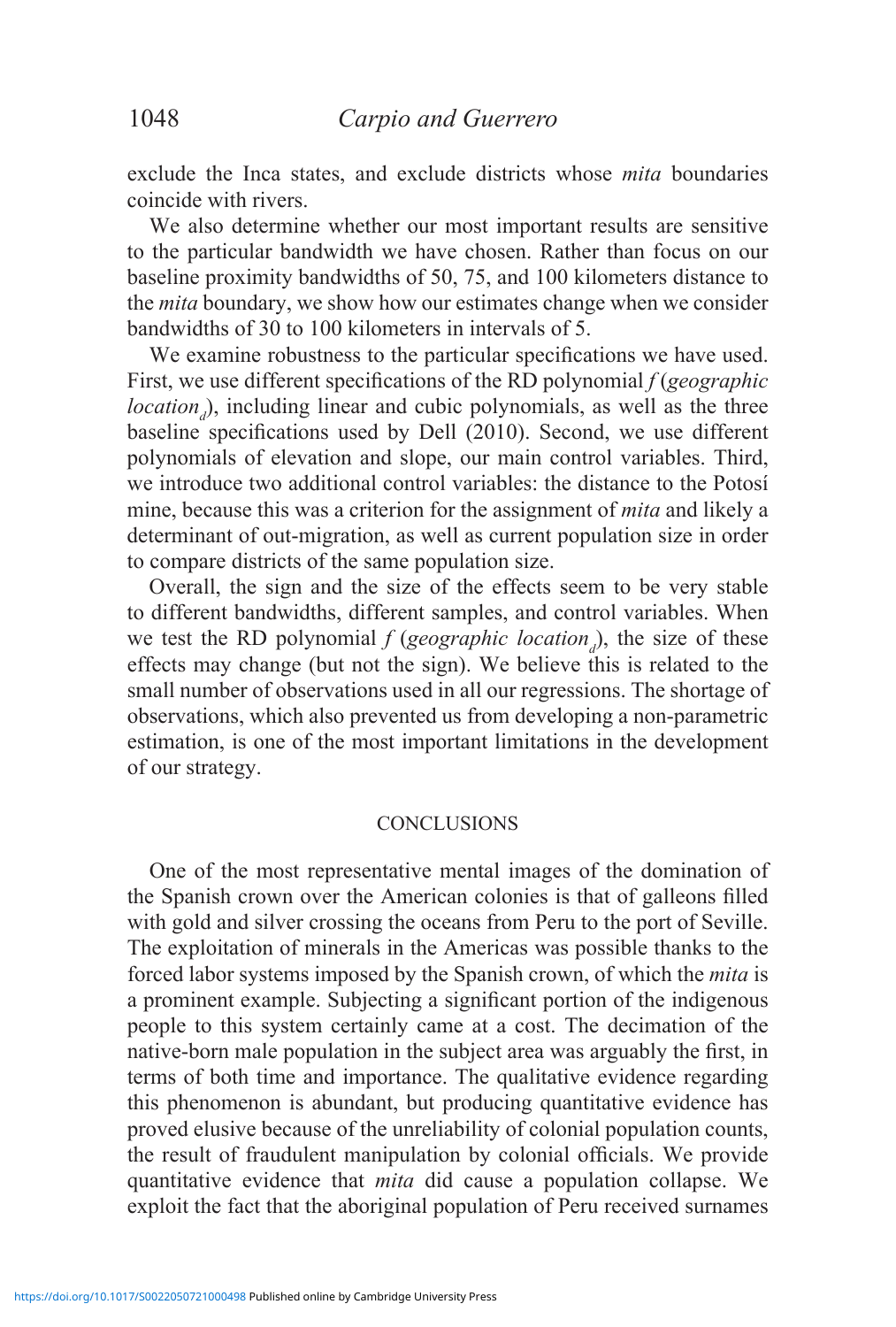for the first time as part of mass baptisms conducted after the conquest. We apply an RD design on surnames counts of the current population. The RD design allows us to infer causality, while the surnames allow us to detect the effect of *mita* on past population size, and to neutralize some of the endogenous responses that affect current population counts. We find a huge difference at the *mita* border for the number of surnames, area-exclusive surnames, and district-exclusive surnames; we estimate that the reduction in the native-born male population was greater than 47 log points. We also provide suggestive evidence that depopulation took place while the *mita* was in force and that the population gap managed to last over time. Hence, we hope to shed light on an important question in Latin American historiography.

Our findings are connected to the broader story of Peruvian economic development. The *mita* effect on population size that we find may have played a crucial role in the long-run consequences of this colonial institution, documented by Dell (2010), for at least three reasons. First, the depopulation caused by *mita* has persisted up until the present day. Second, historical evidence strongly suggests that the migration caused by *mita*  was selective. Cook (2004, p. 250), for instance, states "Migration was selective: Males of an economically productive age changed residence most often and for the greatest distances. An Indian skilled in a needed craft, for example, might be more successful in an urban environment than in his native village." To the extent that ability, health, and other characteristics are highly heritable, the initial differences generated by *mita*  could have persisted over many years. Third, if we believe that societies with lower genetic diversity lack some of the traits that are conducive to economic growth, as argued by Ashraf and Galor (2013) and Arbatli et al. (2020), the diversity evidenced by the number of surnames could help in understanding other aspects of the *mita* effect.

#### REFERENCES

- Arbatli, Cemal E., Quamrul H. Ashraf, Oded Galor, and Marc Klemp. "Diversity and Conflict." *Econometrica* 88, no. 2 (2020): 727–97.
- Arriaga, Pablo J. de. *La extirpación de la idolatría en el Perú*, Estudio preliminar y notas de Henrique Urbano (1999). Seville, Spain: CBC Centro de Estudios Regionales Andinos Bartolomé de las Casas, 1621.
- Artiles, Miriam. "Within-Group Heterogeneity in a Multi-Ethnic society." Unpublished manuscript, 2020.
- Ashraf, Quamrul, and Oded Galor. "The 'out of Africa' Hypothesis, Human Genetic Diversity, and Comparative Economic Development." *American Economic Review*  103, no. 1 (2013): 1–46.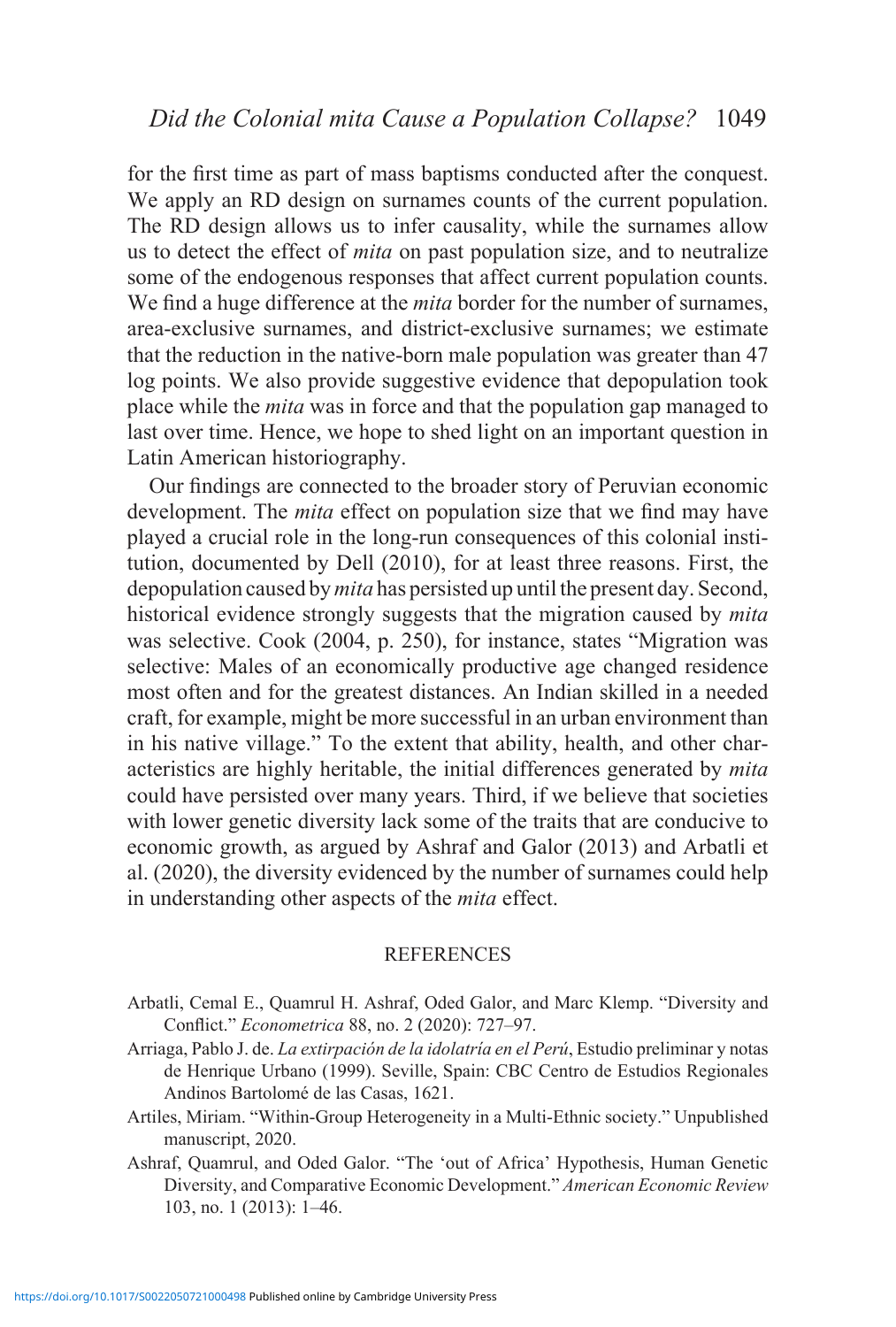- Bakewell, Peter J. *Miners of the Red Mountain: Indian Labor in Potosí, 1545–1650*. Albuquerque, NM: University of New Mexico Press, 1984.
- Becker, Sascha, Katrin Boeckh, Christa Hainz, and Ludger Woessmann. "The Empire Is Dead, Long Live the Empire! Long-Run Persistence of Trust and Corruption in the Bureaucracy." *Economic Journal* 126 (2016): 40–74.
- Calonico, Sebastian, Matias Cattaneo, and Rocio Titiunik. "Robust Nonparametric Confidence Intervals for Regression-Discontinuity Designs." *Econometrica* 82, no. 6 (2014): 2295–326.
- Carpio, Miguel Angel, and María Eugenia Guerrero. "Replication: Did the Colonial *mita* Cause a Population Collapse? What Current Surnames Reveal in Peru." Ann Arbor, MI: Inter-university Consortium for Political and Social Research [distributor], 2021-09-16. https://doi.org/10.3886/E145423V2.
- Clark, Gregory. *The Son Also Rises: Surnames and the History of Social Mobility*. Princeton: Princeton University Press, 2014.
- Cogneau, Denis, and Alexander Moradi. "Borders That Divide: Education and Religion in Ghana and Togo since Colonial Times." *Journal of Economic History* 74, no. 3 (2014): 694–729.
- Colantonio, Sonia E., Gabriel W. Lasker, Bernice A. Kaplan, and Vicente Fuster. "Use of Surname Models in Human Population Biology: A Review of Recent Developments." *Human Biology* 75, no. 6 (2003): 785–807.
- Cole, Jeffrey A. *The Potosi Mita, 1573–1700: Compulsory Indian Labor in the Andes*. Palo Alto, CA: Stanford University Press, 1985.
- Cook, Nobel D. *Demographic Collapse: Indian Peru, 1520–1620*. Cambridge: Cambridge University Press, 2004.
- Cotler, Julio. *Clases, estado y nación en el Perú*. Lima, Peru: Instituto de estudios peruanos, 2005.
- Crespo Rodas, A. "La mita de Potosí." *Revista histórica* 22 (1955–56): 169–82.
- Darlu, Pierre, Pascal Chareille, and James Tovey. "The First World War and the Disappearance of Surnames in France: A Trial Estimation Based on the Galton– Watson Model." *Population* 75, no. 1 (2020): 97–128.
- Darwin, George H. "Marriages between First Cousins in England and Their Effects." *Journal of Statistical Society* 38, no. 2 (1875): 153–84.
- Dell, Melissa. "The Persistent Effects of Peru's Mining Mita." *Econometrica* 78, no. 6 (2010): 1863–903.
- Dell, Melissa, Nathan Lane, and Pablo Querubin. "The Historical State, Local Collective Action, and Economic Development in Vietnam." *Econometrica* 86, no. 6 (2018): 2083–121.
- de Santo Tomás, Domingo. *Grammatica o arte de la lengua general de los indios de los reynos del Perú* (Nueva edición 1951). Lima, Peru: Universidad Mayor de San Marcos, 1560.
- Dupraz, Yannick. "French and British Colonial Legacies in Education: Evidence from the Partition of Cameroon." *Journal of Economic History* 79, no. 3 (2019): 628–68.
- Garcilaso de la Vega, Inca. *Comentarios reales de los Incas*. Lisbon, Portugal: Pedro Crasbeeck, 1609.
- Gelman, Andrew, and Guido Imbens. "Why High-Order Polynomials Should Not Be Used in Regression Discontinuity Designs." NBER Working Paper No. 20405, Cambridge, MA, August 2014.